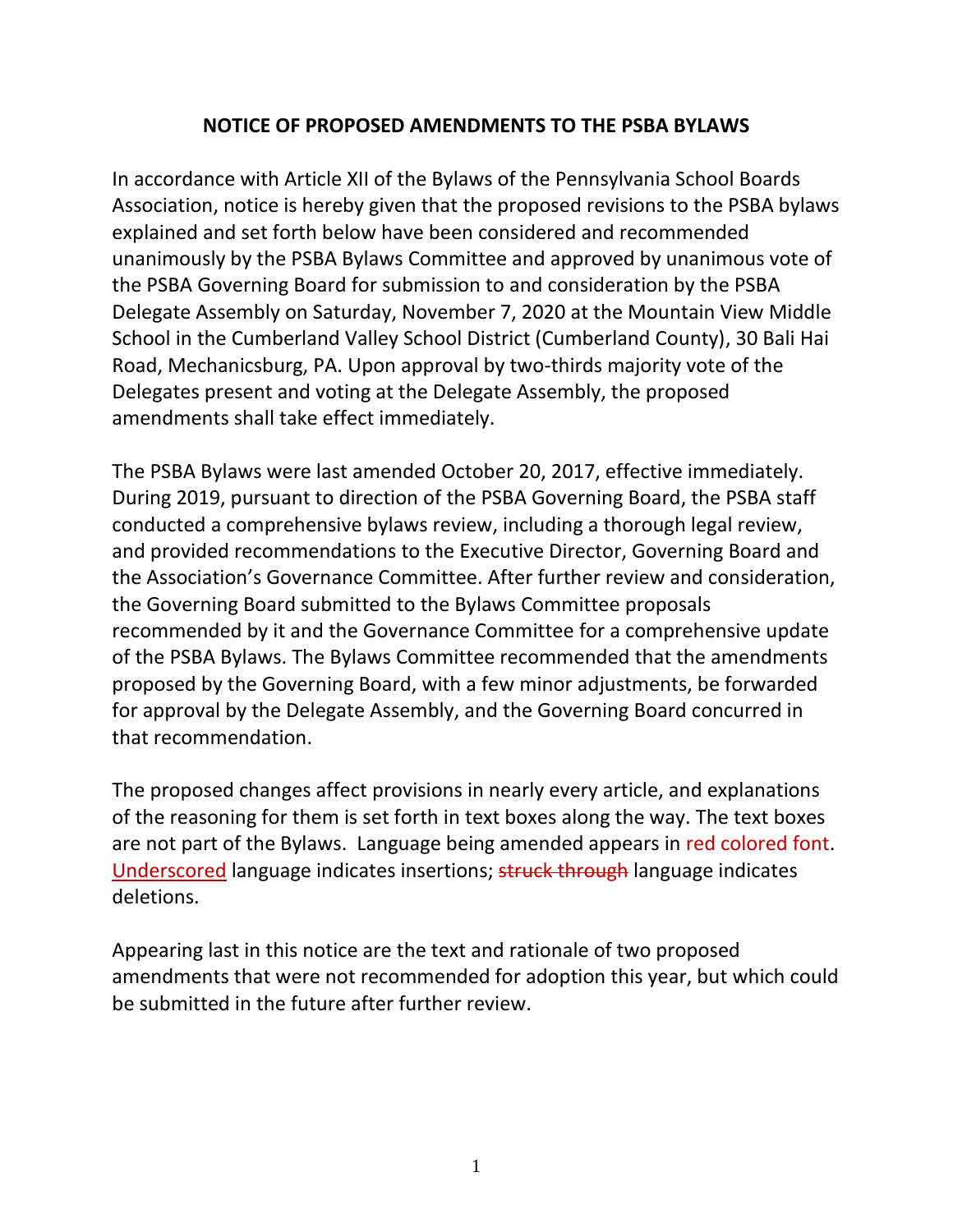# **2020 PROPOSED AMENDMENTS TO THE**

# **BYLAWS**

# **OF THE PENNSYLVANIA**

# **SCHOOL BOARDS ASSOCIATION, INC.**

*(Adopted September 29, 1988; last amended October 20, 2017)*

## **ARTICLE I – MEMBERSHIP**

**SECTION 1. Educational Entities as Members.** Membership is open to the following entities providing public education in Pennsylvania:

**A.** Public school districts;

**B.** Intermediate units;

**C.** Career and technical schools;

**D.** Colleges or universities supported by state or local taxes; and

**E.** Any other entity created by statute in Pennsylvania and providing public education services that the Governing Board by policy has designated as eligible for membership.

## **SECTION 2. Individual Membership.**

**A.** Membership by any entity referred to in Section 1 shall confer derivative individual membership on the members of the board of directors or other governing body of the entity.

**B.** Any nonmember secretary of the board of directors or governing body of any entity referred to in Section 1 shall be an individual member.

**C.** The individual members referred to in subsections A and B above, subject to conditions set forth in these bylaws, shall be entitled to full membership rights including the right to:

**1)** Attend the Delegate Assembly and participate in other statewide meetings and sectional meetings upon payment of applicable registration fees;

**2)** Serve on committees when appointed to do so;

**3)** Hold office when elected; and

**4)** Receive the official publications of the Association.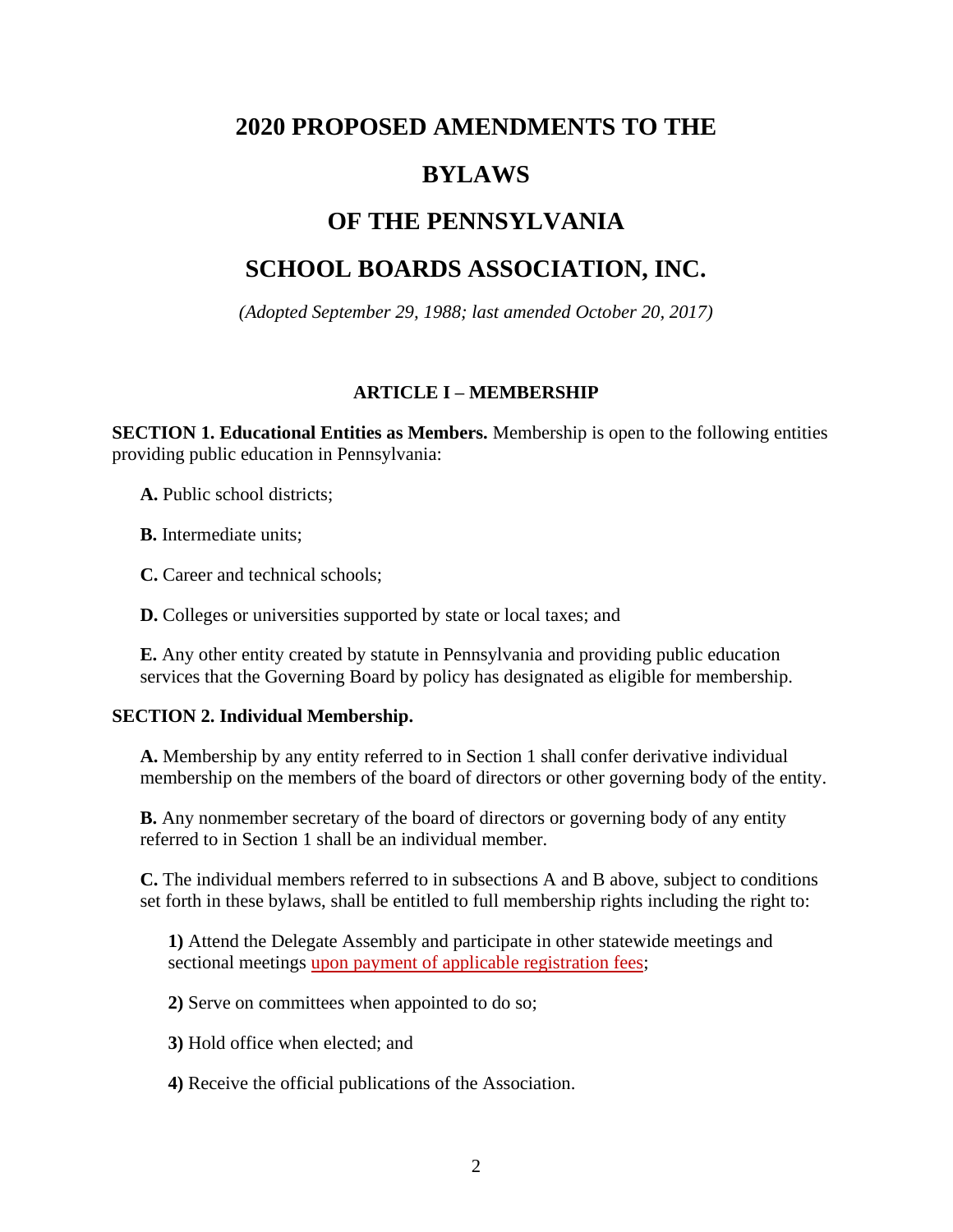**D.** Voting Rights. Subject to the terms, conditions and limitations contained in these bylaws, the individual members referred to in subsections A and B above shall have voting rights so long as the entity through which their membership is derived continues to be a member of the Association. An entity has no voting rights except those entitled to be exercised by individual voting members acting collectively as the entity's board of directors.

Clarification in C. 1) is necessary to avoid suggesting an unconditional entitlement to attend section or statewide meetings and other events. The same clarification is recommended with regard to similar provisions elsewhere in the bylaws.

**SECTION 3. Nonvoting Membership.** There shall be the following three classifications of nonvoting membership:

**A.** The following shall be Associate Membership Associate membership shall be open to:

**1)** The individual members and secretaries of boards or governing bodies eligible for entity membership who have paid the prescribed dues or service fees, where the entity has not joined the Association;

**2)** Any officer, administrator or other supervisor of any entity eligible for membership in the Association who have paid the prescribed dues or service fees;

**3)** Members of departments or other groups referred to in Article VII hereof;

**4)** Former school directors and those formerly qualifying for associate membership who desire to continue affiliation with the Association due to a continuing interest in public education and meet all conditions of participation established pursuant to policies of the Governing Board;

**5)** Membership by an entity referred to in Section 1 confers associate membership on the Each chief administrative officer of a member the entity in good standing; and

**6)** Members of a statutorily established board of control of a member entity.

Clarification in A is necessary to make the language more internally consistent and align better with actual practices. Existing language that associate membership "shall be open to" suggests a need for further action to apply or be approved, which is not consistent with practice.

Modifications in A. 2) - 6) are necessary to clarify that status may be dependent on current payment of prescribed dues or other fees .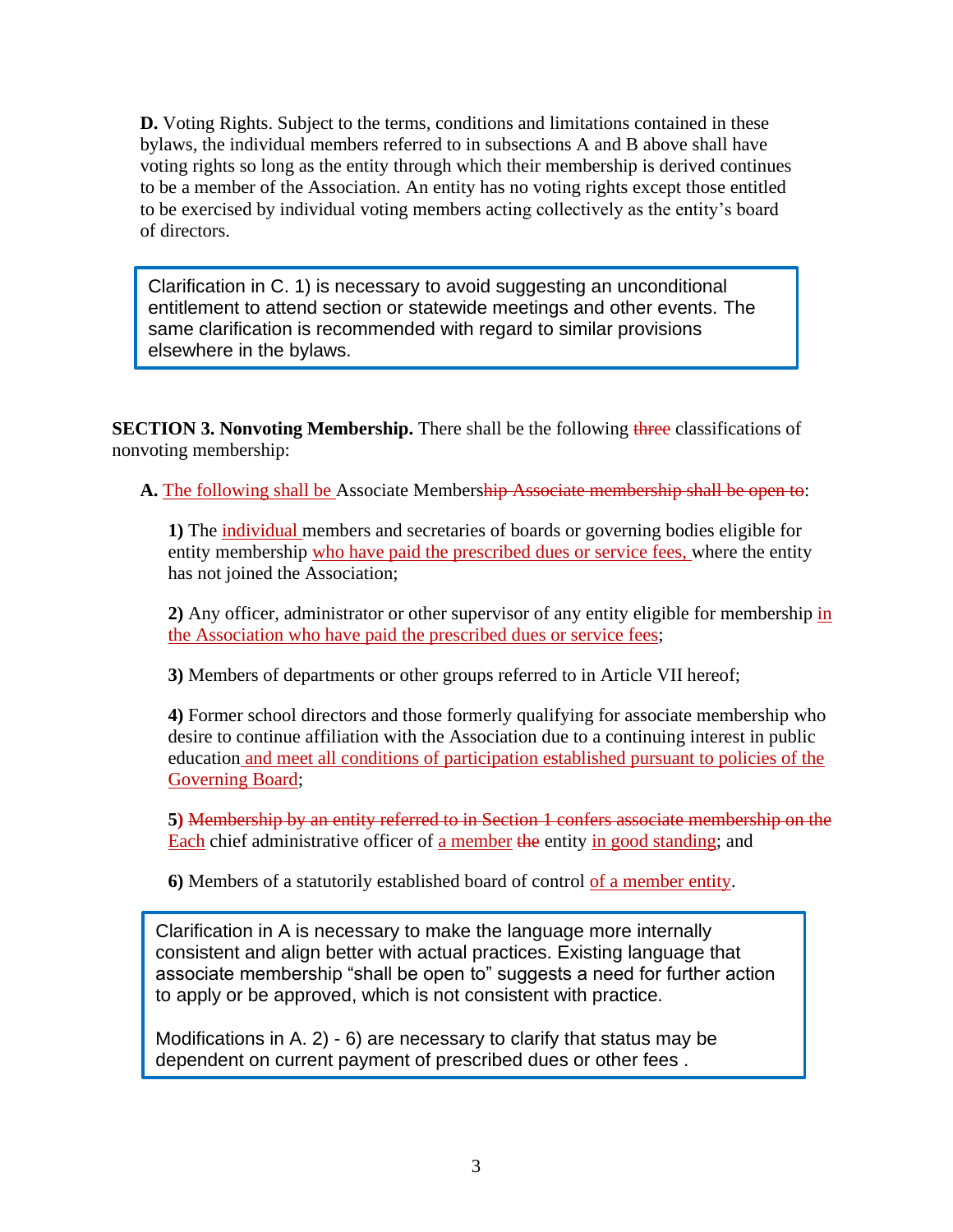**B.** Service Associate Membership shall be open to individuals and firms offering services or commodities for sale to entities described in Article I.

B. should be deleted as it is outdated, not necessary in order to operate the PSBA partners program or successor programs and suggests a status that is not really intended.

**BC.** The following shall be are eligible for Honorary Membership:

1) All past presidents and past executive directors and chief executive officers<sup>1</sup> of the Association meeting all conditions of participation established pursuant to policies of the Governing Board; and

**2)** The secretary of education; and

**23)** Any other person who as the result of distinguished service to the Association or to public education in Pennsylvania is nominated for has had honorary membership in accordance with procedures established by the Governing Board and whose nomination is approved conferred by majority vote of the Delegate Assembly or by action of the Governing Board.

Existing wording in lead clause requires modification because simply being "eligible" does not make them honorary members without further action of some kind, action that has not been consistently taken. Further amendments make this status automatic for some and clarify that further action is needed to confer this status upon others, including a preliminary vetting process.

**CD.** Privileges and Benefits of Nonvoting Members. All categories of nonvoting members shall have the right to:

**1)** Attend the Delegate Assembly and participate without vote in all statewide meetings and sectional meetings of the Association upon payment of applicable event registration fees;

**2)** Hold appointive offices;

 $<sup>1</sup>$  The Governing Board has changed the title of the highest ranking employee of the Association from "executive"</sup> director" to "chief executive officer." It is the intent that any governing document of the Association or any statute referencing either the "executive director" or the "executive secretary" shall mean the chief executive officer of the Association.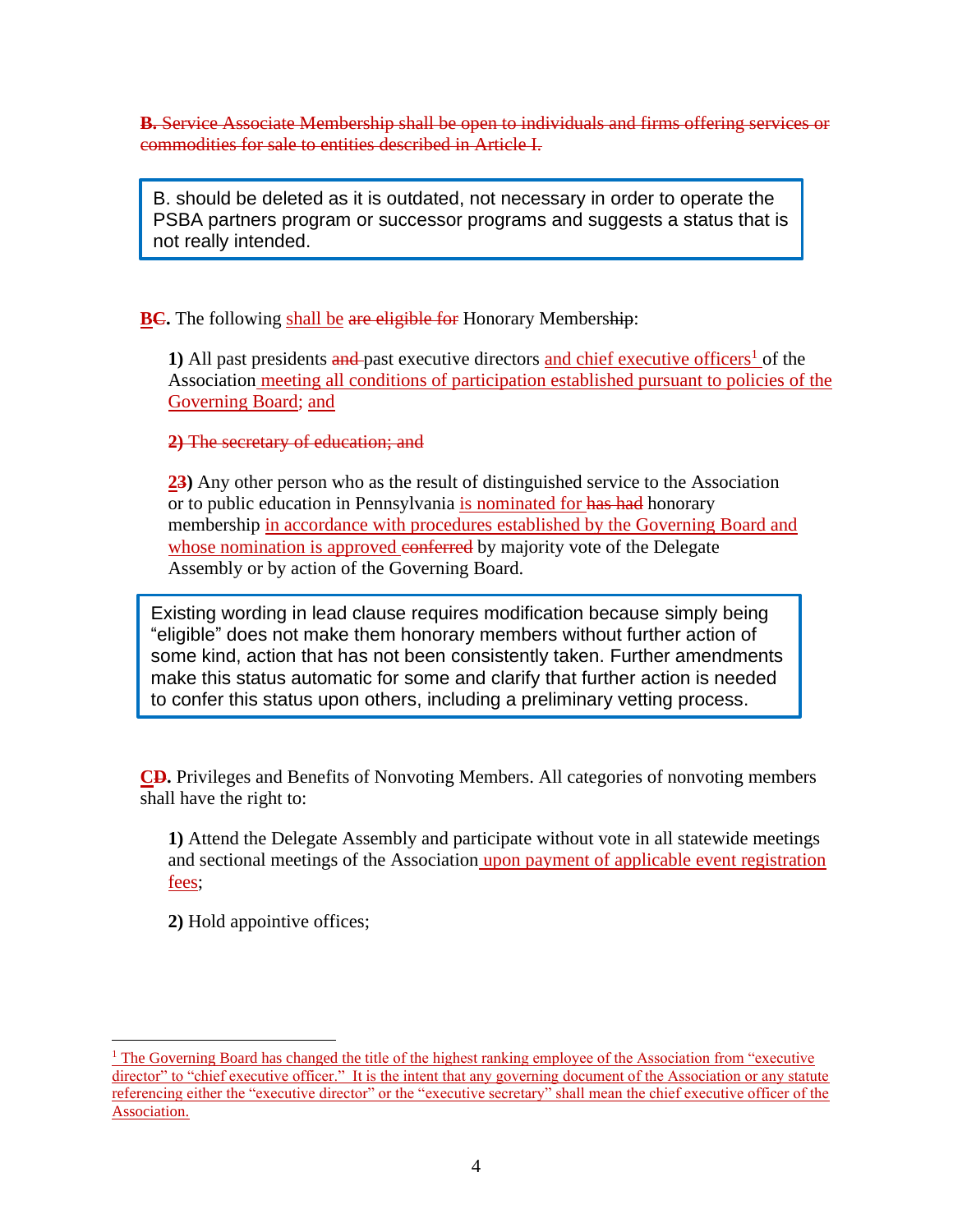**3)** Upon payment of applicable fees, Pparticipate where otherwise eligible in group insurance programs and other services for individual members as may be sponsored or endorsed by the Association; and

**4)** Receive the Association's official publications and obtain upon request other publications and services of the Association.

**SECTION 4. Termination of Membership.** Membership may be terminated by the Governing Board with respect to any entity or person who has failed to pay prescribed dues or service fees imposed under these bylaws after written notice of delinquency has been given at least ten (10) days prior to the Governing Board action. Any membership so terminated will be reinstated without further action of the Governing Board upon payment of the delinquent dues or fees subject to any reinstatement procedures established for access to a particular service.

Modification is necessary to align better with the actuality that dues are no longer set in the bylaws and that what is charged for some types of participations may not be labeled "dues".

## **ARTICLE II – DUES**

**SECTION 1. Establishment.** The Governing Board shall by policy establish the rates and required payment schedules for the various categories of entity and individual membership dues, and prescribe the manner in which the chief executive officer may establish the rates and payment schedules for the service fees, registration fees and other charges applicable to the various programs, participations, services, products and other benefits provided by the Association. Unless otherwise provided in Governing Board policy, payment of annual entity dues shall be made no later than July 15.**When Payable.** All dues shall be payable annually on July 1 of each year. Payment shall be made no later than July 15.

The new language reflects what has been the reality for decades and recognizes that it is not necessary or desirable for the bylaws to specify how dues are calculated or payment schedules, nor for the Governing Board to be involved in all other pricing decisions. Changes to this Article would help lift the Bylaws out of those administrative weeds.

**SECTION 2. Amount Payable.** The amount of dues in the various membership categories shall be as follows:

**A. School Districts.** For the year beginning July 1, 1987, and thereafter unless changed, dues for school districts shall be the sum of the following: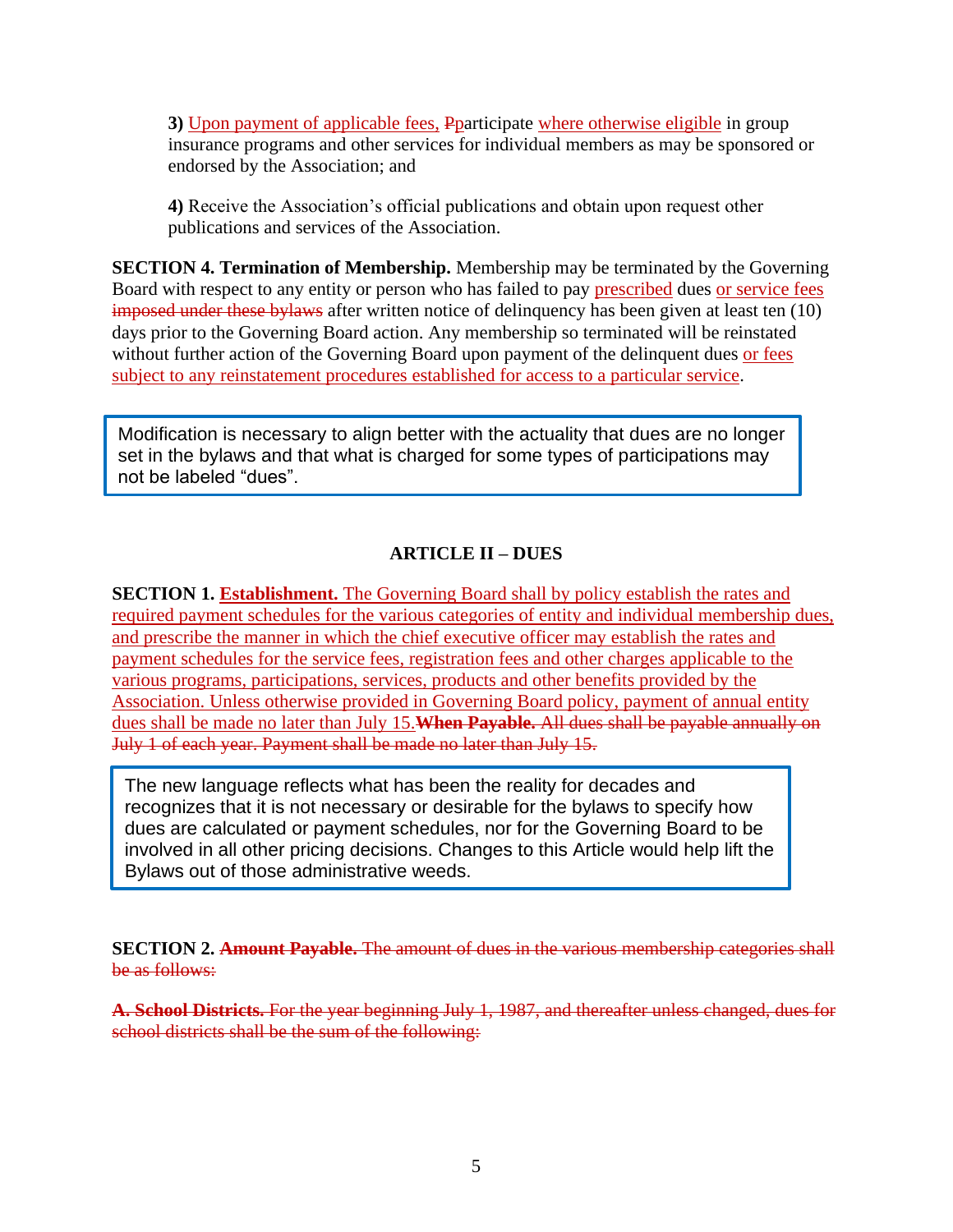**1)** Six dollars per million on the first billion dollars plus one dollar and 75 cents for each additional million of the district's market valuation established by the latest certification of the Pennsylvania State Tax Equalization Board but subject to a maximum of \$8,500; plus

**2)** An annual base rate of \$800 per district.

**B. Intermediate Units and Career and Technical Schools.** Dues for intermediate units and career and technical schools for the 1987-88 year and thereafter until changed shall be \$800.

#### **C. Colleges.**

**1) Community Colleges.** Dues for community colleges for the 1987-88 year and thereafter until changed shall be \$1,800.

**2) State System of Higher Education Universities.** Dues for each university which is an integral part of the State System of Higher Education for the 1997-98 school year and thereafter until changed shall be \$3,375.

**D. Other Entities.** Dues for all other entities eligible for membership under Article I shall be determined by multiplying the entity's current approved budget for all purposes except debt service and capital outlay by one-tenth of one mill (.0001).

**E. Associate and Service Associate Members.** Dues and service fees for associate and service associate members shall be fixed by a majority of the Governing Board and shall not be subject to the notice requirements of Section 3 of this Article.

**F. Honorary Members.** There shall be no dues or service fees charged to honorary members.

**SECTION 23. Changing Dues.** The Governing Board, by two-thirds vote of its membership, is empowered to change the amount or rates of the dues for the entities referred to in subsections A, B, C and D of Section 2 provided that notice of the changed dues rate shall be given to the entity members not later than the first day of April preceding the effective date of such dues change. Changes in the rates or amounts of dues for the various categories of individual membership shall be made in the manner prescribed in Governing Board policy.

More often than not, it is the rate by which dues are calculated that the Governing Board adjusts when fiscally required, not the actual amount for each district. Modified wording is needed in several other places that would otherwise suggest a need for Governing Board action on all pricing and fees, which is inefficient and inconsistent with actual practice.

## **ARTICLE III – GOVERNING BOARD**

**SECTION 1. Composition.** There shall be a Governing Board comprised of the officers of the Association other than the corporate secretary, two sectional advisors appointed by and from among the sectional advisors as provided in Article VI, the chairperson of the Affiliate Council and three at-large zone representatives. The East, Central and West zones of the state each shall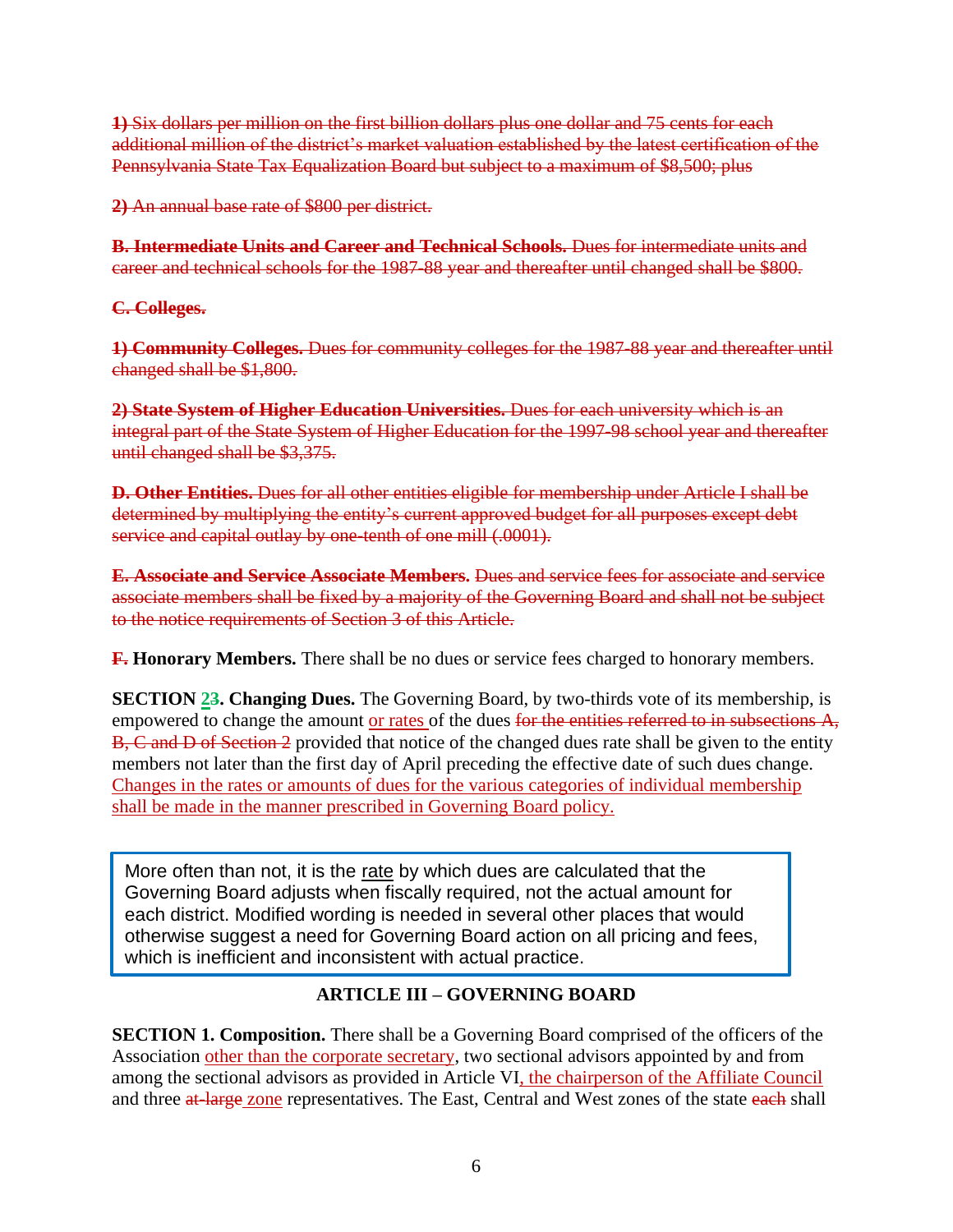each elect and be represented by one of the three at-large zone representatives. A representative of the Advisory Council established in Article VII shall serve on the Governing Board in a nonvoting capacity.

Providing that the chairperson of the Affiliate Council serves as a full member of the Governing Board restores the historical voting representation of the affiliate groups and acknowledges the value of their perspectives, experience and knowledge of the needs of school districts and school directors. The last sentence is accordingly deleted as unnecessary.

Deletion of "represented by" wording addresses concerns expressed about how the term "represent" may cloud understanding of the proper role of an atlarge representative on the GB. Also, the "at-large" descriptor should be eliminated as misleading since they are elected by zone and not truly at large.

**SECTION 2. Duties and Powers of the Governing Board.** The Governing Board shall have the following duties and powers:

**A.** To exercise general supervision over the affairs of the Association and shall be charged with implementing the purposes, policies and programs established in accordance with these bylaws;

**B.** To adopt a budget before the beginning of each fiscal year of the Association July 1 of each year, make adjustments in the budget as exigencies of the situation require and prescribe the manner in which  $fix$  fees for services and programs of the Association shall be established;

Modified wording is needed in several places that otherwise would suggest a need for Governing Board action on all pricing and fees, which is inefficient and inconsistent with actual practice.

In addition, because it is unwise to have language that would make it more difficult to alter the association's fiscal year if conditions arise that would make such a change desirable, the specific date has been replaced by reference to the Association's fiscal year.

**C.** To appoint and establish the conditions of employment of a corporate fiduciary as Association depository, an executive director chief executive officer, a certified public accountant as auditor and a general counsel and shall adopt appropriate policies providing for the employment of such other personnel as shall be required;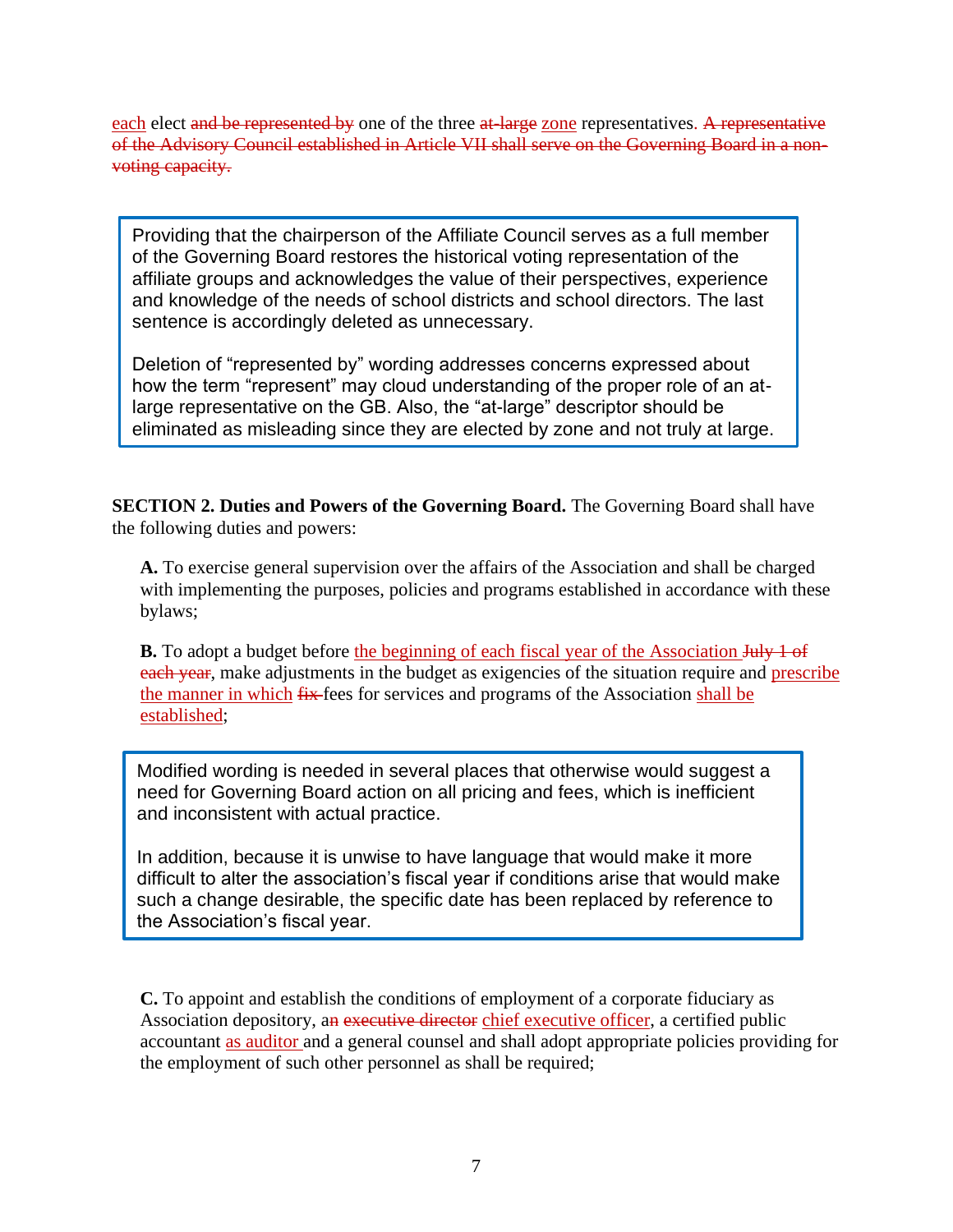**D.** Establish compensation for the executive director chief executive officer consistent with the employment contract of the chief executive officerand approve a compensation plan for employees consistent with funds allocated in the approved budget;

Deletion of reference to compensation plan for employees other than the chief executive officer helps to lift the bylaws and the Governing Board out of the administrative weeds.

**E.** To enter into agreements with other agencies, plan, implement and administer projects, activities and services of an educational nature designed to improve services to its members;

**F.** To receive funds from federal and state sources, foundations and other sources and provide for the expenditure of such funds for appropriate purposes consistent with the grants;

**G.** To borrow money and execute evidences of indebtedness and security instruments;

**H.** To purchase, sell, lease or encumber real estate upon approval by two-thirds of the membership of the Governing Board;

**I.** To provide guidance with planning of the annual conference;

Deletion of reference to annual conference planning removes inconsistency with actual practice and helps to lift the bylaws and the Governing Board out of the administrative weeds.

**IJ**. To create committees of the Governing Board or such ad hoc committees or task forces as the Governing Board may deem necessary for the effective operation of the Governing Board;

**JK.** To adopt a charter for each standing committee that is not inconsistent with these bylaws and that shall state, at a minimum: (i) the number of committee members to serve, (ii) the individuals who are eligible to serve, (iii) the duties of the committee, (iv) the minimum number of meetings to be held each year; and (v) the power or authority of the committee.

**KL.** To adopt policies consistent with these bylaws; and

**LM.** To perform any other duties enumerated in the bylaws.

## **SECTION 3. Meetings and Voting.**

**A.** The Governing Board shall meet at the call of the president or on its own motion or upon the written request of six or more members of the Governing Board.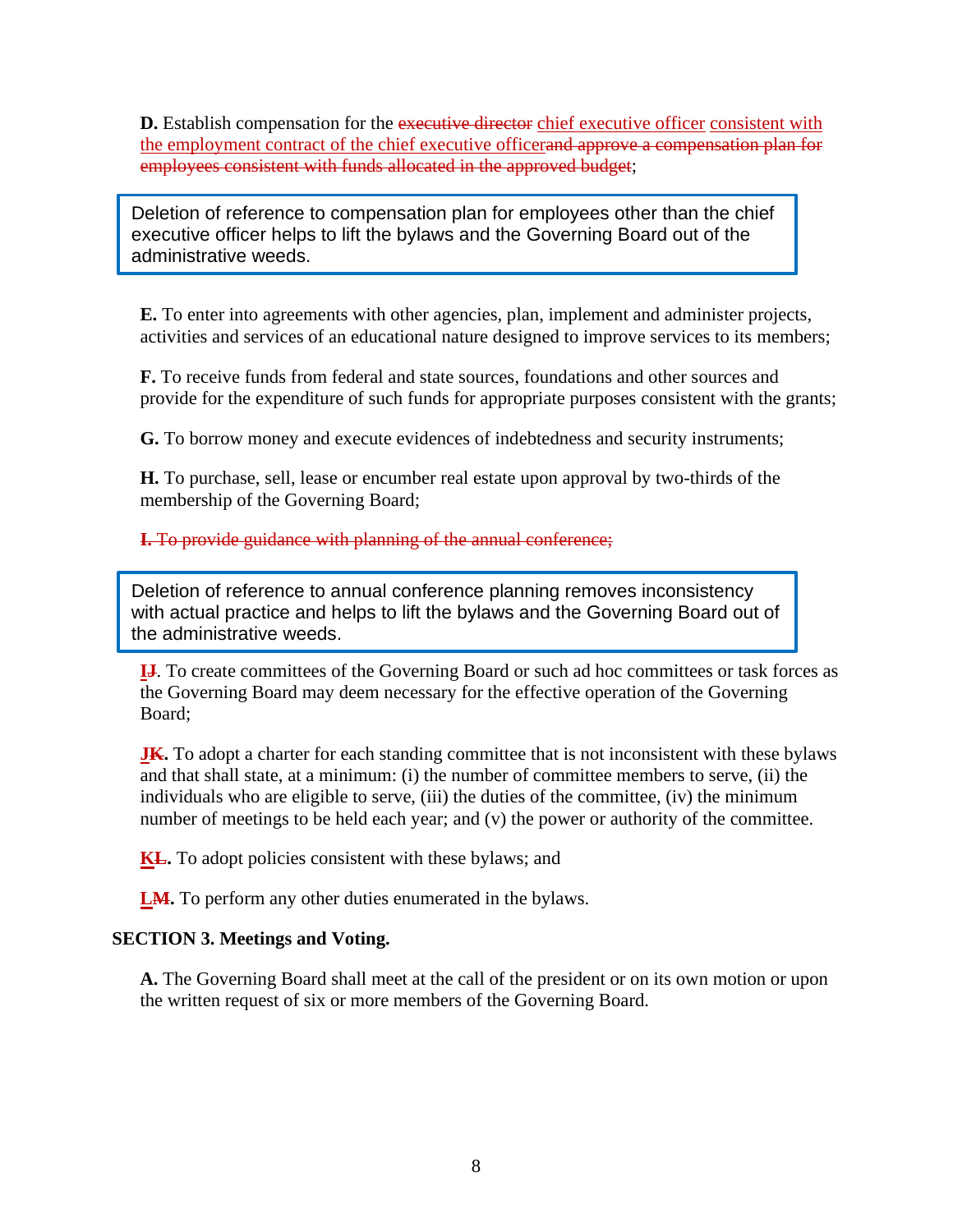**B.** Between regularly scheduled meetings, the Governing Board may, at the call of the Executive Committee president, vote by an electronic written ballot limited to a single issue.

Improves the practicality of obtaining board action between meetings and helps reduce the frequency with which the executive committee needs to be convened. Note that Article XI section 3 provides for electronic meetings. This provision provides a method when a quorum cannot be assembled electronically.

#### **SECTION 4. Vacancies.**

A. Except as provided in Article IV, Section 4, Aa vacancy shall occur on the Governing Board when (1) a member ceases to be a member of a school board or other governing body of an entity referred to in Article I (except as provided in Article IV, Section 3); (2) the entity represented by which the member derives individual membership ceases to be an entity member of the Association; (3) a member fails to attend two successive meetings of the Governing Board without proper excuse; (4) a member dies; (5) a member's resignation is duly accepted by the Governing Board; (6) a member is removed from office; or (7) upon the expiration of the term of office of an officer or at large representative when no eligible successor has been elected, or when the successor elected ceases to be eligible or declines the position.

The reference to Section 4 aligns with the amendment already made previously in Article IV, Section 4.A, allowing a president elect to take office as president in the first of the two situations listed in this paragraph, and with a proposed amendment that would apply the same effect to the second situation.

Members of the governing board do not "represent" their home school district in that role. The replacement language is more consistent with how we express this elsewhere.

**B.** Vacancies on the Governing Board shall be filled as follows:

**1)** Except as otherwise provided herein, Tthe Governing Board shall fill all vacancies only of officer and at-large positions on the Governing Board and may adopt policies establishing procedures for the filling of such vacancies on the Governing Board.

**2)** A person appointed to fill a vacancy shall serve for the remainder of the unexpired term or if earlier, the last day of the year during which a replacement can be elected in accordance with normal nomination and election procedures and timelines. When a replacement can be so elected, the replacement shall take office on January 1 following the replacement's election and shall serve for the remainder of the unexpired term.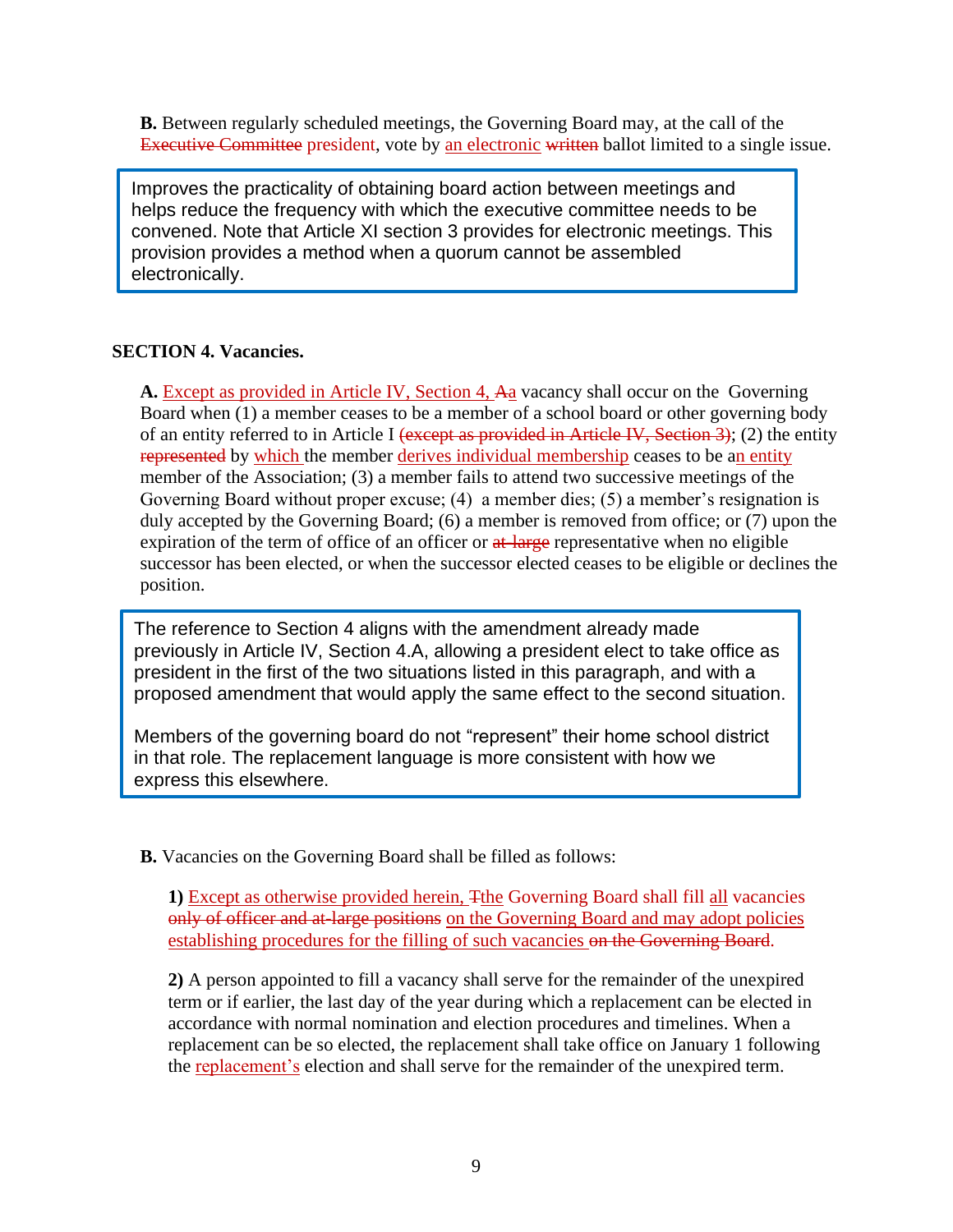**3)** Except as provided in clause (45) below, a vacancy in the position of immediate past president shall not be filled, and therefore, the Governing Board shall be reduced by one member in the event of a vacancy in the position of immediate past president.

**4)** In the event of a vacancy in the position of president, the president-elect shall serve as acting president for the remainder of the term. The president-elect shall then assume the office of president for the following year in the normal course as provided in Article IV, Section 34.B, and the term of the immediate past-president in office when the vacancy occurs shall be extended for one year.

**5)** The Governing Board may adopt policies establishing procedures for the filling of vacancies on the Governing Board.

**SECTION 5. Quorum.** A majority of the voting membership of the Governing Board constitutes a quorum.

## **ARTICLE IV – OFFICERS, AT-LARGE ZONE REPRESENTATIVES**

## **AND SECTIONAL ADVISORS**

**SECTION 1. Officers.** The officers of the Association shall be president, president-elect, vicepresident, treasurer, and immediate past president and corporate secretary. The chief executive officer shall serve as corporate secretary in a non-voting capacity.

The reference to corporate secretary reflects that a corporate CEO is normally considered an officer of the corporation, more often than not also serving as corporate secretary and secretary of the board of directors if not also serving as president or other officer. The bylaws already assign such functions to the CEO. Clarification of this is recommended because that has been questioned where not specified in the bylaws, and the Non-Profit Corporation Law requires that every corporation have a corporate secretary. See corresponding amendments in Section 8.F of this Article and in Article IX.

**SECTION 2. At-Large Zone Representatives.** The East, Central and West zones of Pennsylvania shall each be represented on the Governing Board by an at-large one zone representative.

**SECTION 3. Sectional Advisors.** Each section of Pennsylvania designated in accordance with Article VI each shall elect, from among the individual members within the section, a person to serve as sectional advisor.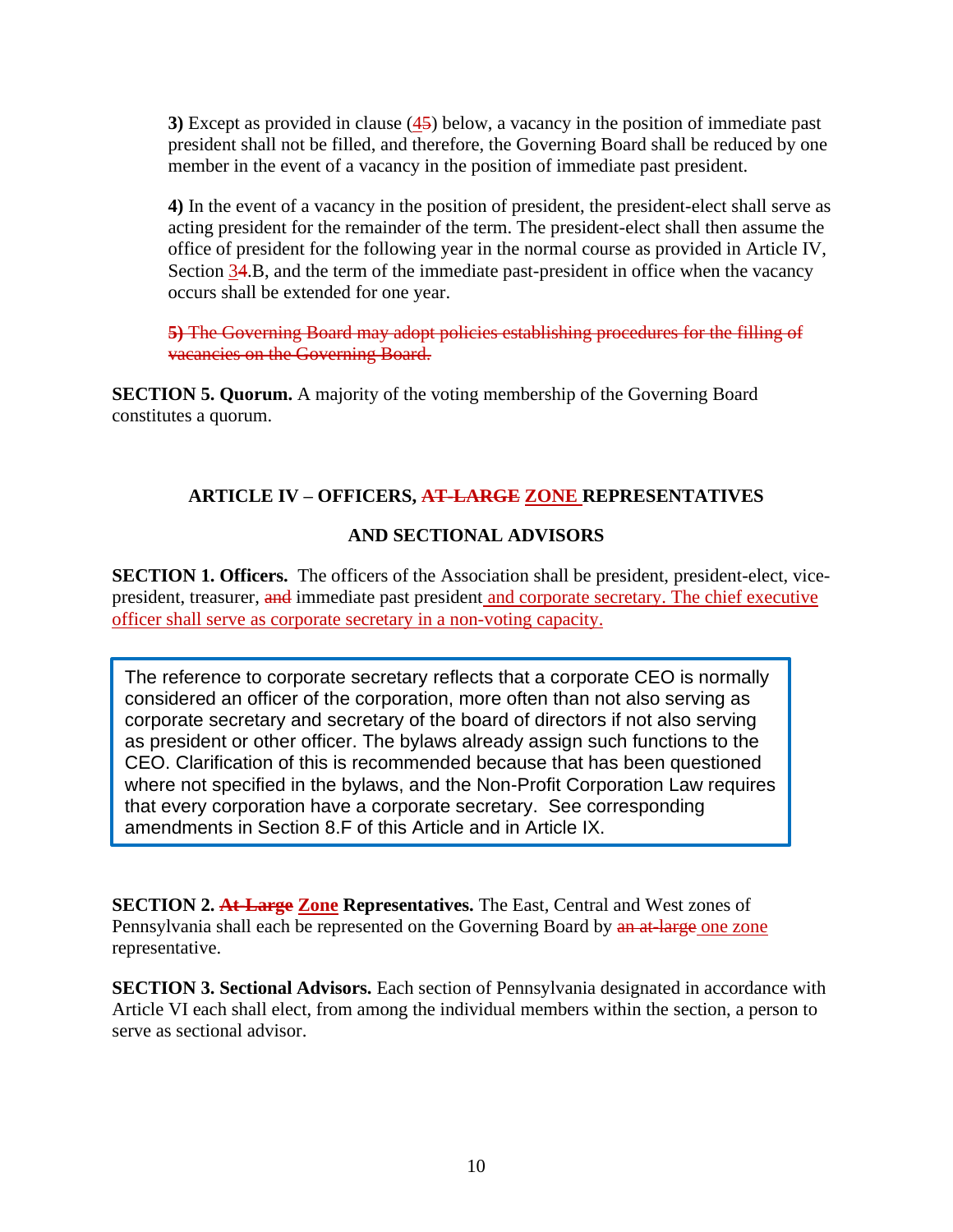## **SECTION 4. Eligibility and Succession.**

**A.** Except as otherwise provided in these bylaws, Aany individual member under Article I, Section 2, subsections A and B, is eligible to hold an office or other elected position in the Association, so long as membership status continues; provided, however, that a person who was a member when elected president or who stood to assume the presidency by virtue of having been elected president-elect in accordance with this Article, and has served as president-elect shall be entitled to serve the full term of the president and subsequently as immediate past president regardless of the fact that such person may cease to be a member of the board of an the entity maintaining membership in good standing from which individual membership was derived.

**B**. Notwithstanding anything herein to the contrary, a president-elect who has been duly elected to that position shall automatically assume the presidency in the succeeding term and shall not be required to stand for election. A president-elect who has been appointed to fill a vacancy in that office shall be required to go through the nominating process and stand for election to the office of president in the normal course succeeding term, along with any other eligible member who may seek election. Upon completion of a term as president, the president automatically assumes the office of immediate past president for the year following his or her presidency.

The change in A extends the coverage of this proviso to include the case of a president elect whose district has dropped out of membership, in the same manner as one who lost in a reelection bid, and reduces the likelihood of vacancies in the office of immediate past president.

The change in B fixes unclear and confusing language.

## **C**. A zone An at-large representative:

**1)** Shall be a voting member of the board of directors of a school entity assigned pursuant to subsection D to the zone of Pennsylvania represented and from which elected; and

**2)** Shall be elected by the member school entities assigned to that zone.

Reflects concerns expressed about how the term "represent" may cloud understanding of the proper role of an at-large representative on the GB. Also, clarifies that only a school director is eligible for office as a zone representative.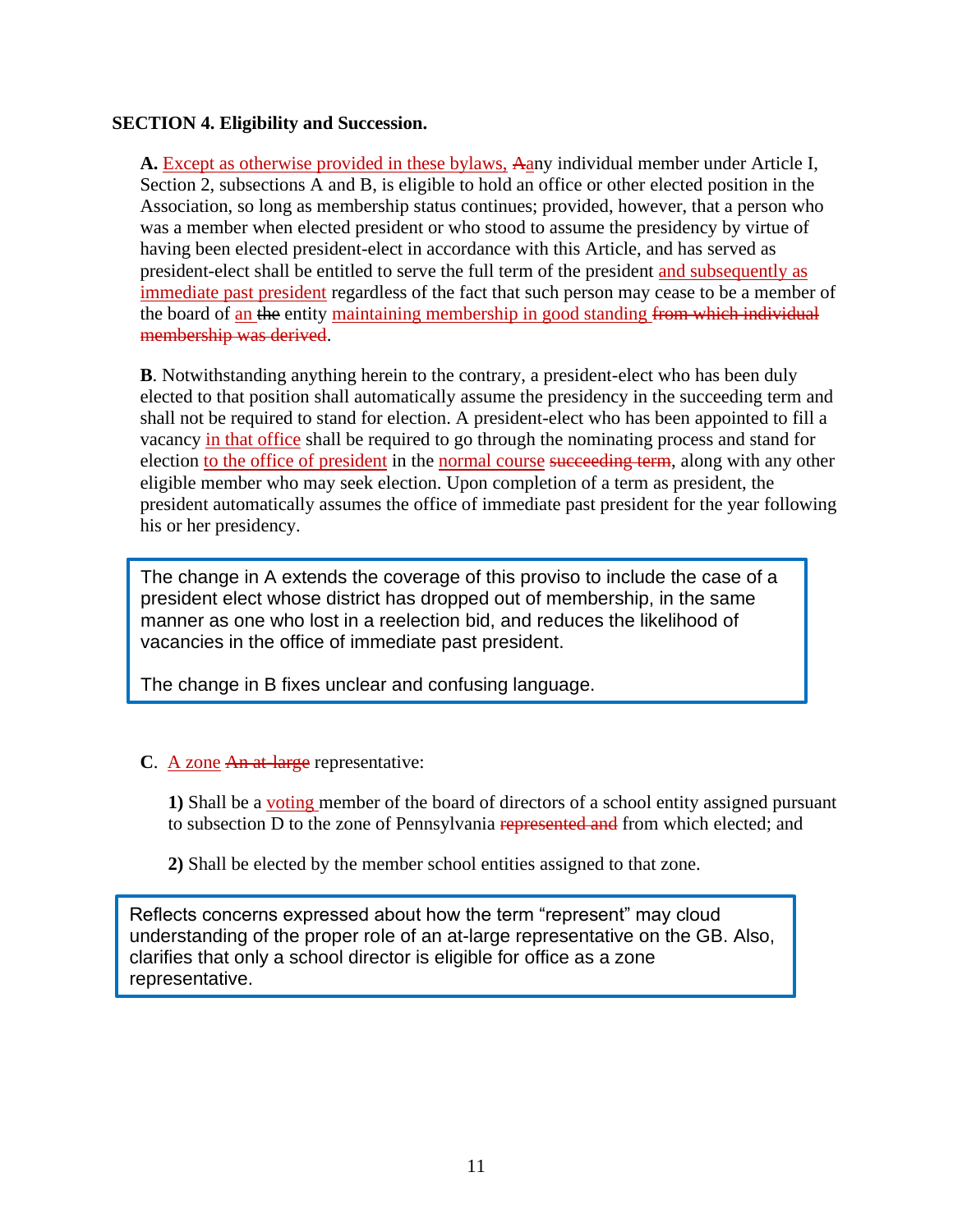**D**. A sectional advisor:

**1)** Shall be a voting member of the board of directors of a school entity within the section designated in accordance with Article VI from which elected; and

**2)** Shall be elected by the member school entities located within that section.

**E.** The Governing Board shall determine by policy the assignment of school entities to the East, Central and West zones of Pennsylvania and to the sections provided for in Article VI.

**F.** Candidates for the position of treasurer must have fiscal acumen and experience in finance and accounting.

**G.** No person may hold at the same time more than one of the elected positions of the Association enumerated in Sections 1, 2 and 3 of this Article.

**H.** To be eligible for election as an officer, at large zone representative or sectional advisor, the current year membership dues of the entity from which a candidate's individual membership is derived must be paid in full.

**I.** To be eligible for election as an officer other than Treasurer or as zone at large representative, a candidate shall have completed a minimum of four consecutive years of service as a school director in the state of Pennsylvania prior to taking office.

**J.** A person who has previously served as president shall not be eligible again for election as an officer.

**K.** In order for a person currently holding office as a zone representative or as a sectional advisor to be eligible for election to another elected position earlier than the final year of their current term of office, the person must submit a written, irrevocable resignation from their current position effective at the end of the calendar year in which they seek election to another position, so that a replacement can be elected to serve the remainder of the term. The resignation must be delivered to the chief executive officer no later than a date specified in the slating timeline established by the Governing Board pursuant to Section 5, which date shall be sufficiently in advance of the deadline for submitting Applications for Election to allow members to be made aware that the position is open for election of a replacement and to prepare and submit applications.

New K paragraph reflects recommendation of Governance Committee, to avoid the need for more frequent vacancy appointments.

## **SECTION 5. Terms of Officers and Zone At-Large Representatives.**

**A.** Terms of all officers shall begin January 1 following election and except in the case of the treasurer after the year 2014, shall continue for one year, or until a successor is elected. Beginning with the term of office commencing in January 2015, tThe term of the treasurer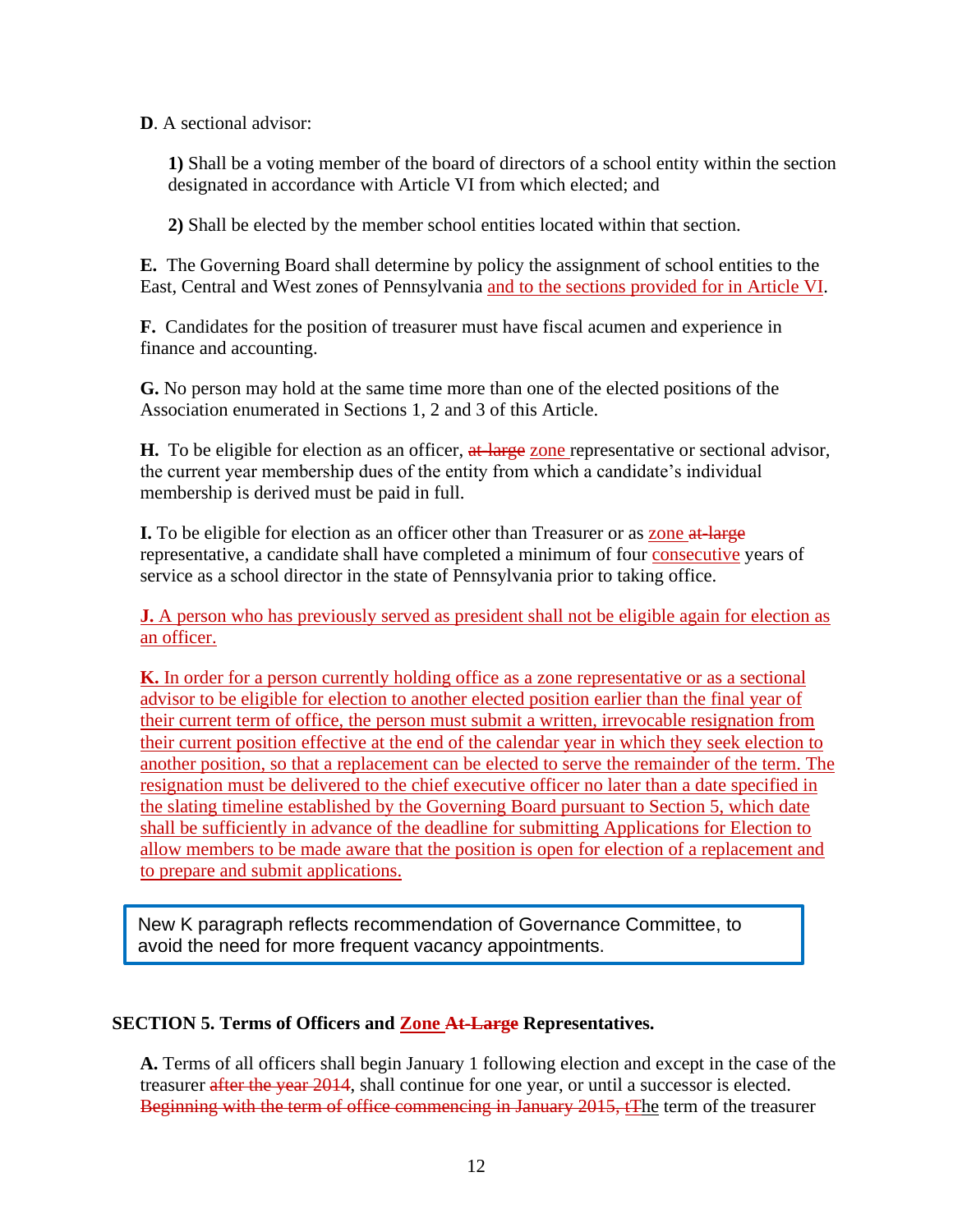shall be three years or until a successor is elected or appointed. Persons holding office as vice-president or treasurer may be re-elected or reappointed for successive terms.

Deletes outdated transitional language and recognizes that a successor may be appointed rather than elected when no eligible person has run for an open seat.

**B.** The term of office for the three at-large representatives elected during the year 2013 shall commence January 1, 2014 and continue for one year. Beginning in the year 2015, at-large representatives shall serve staggered terms of three years each beginning January 1 following election, such that one at-large representative is elected each year. Accordingly, the terms of the three at-large representatives elected during the year 2014 for terms commencing January 1, 2015 shall be staggered as follows: the term of the at-large representative for the West section of the state shall be three years; the term of the at-large representative from the Central section shall be two years; and the term of the at-large representative from the East section shall be one year. Upon expiration of the terms commencing January 1, 2015, subsequent terms for each at-large representative shall be three years commencing January 1 following election. One zone representative shall be elected each year to serve staggered terms of office continuing for three years or until their successors are elected or appointed, each commencing January 1 following election. Accordingly, the election of the zone representative for the West zone of the state shall take place every third year beginning in the year 2014; the election of the zone representative from the East zone shall take place every third year beginning in the year 2015; and the election of the zone representative from the Central zone shall take place every third year beginning in the year 2016. At-largeZone representatives may be elected for no more than two consecutive three-year terms.

This change eliminates outdated transitional language, while retaining a point of reference for determining when each Zone Representative position will be up for election.

## **SECTION 6. Nomination of Candidates for Office**

This section has been entirely rewritten to replace the existing LDC selfnominating and slating process with a more readily understandable and coherent nominating and slating process that better assures qualified leadership for the association.

**A.** Candidates for the elected positions of the Association enumerated in Sections 1, 2 and 3 of this Article shall be nominated and slated in accordance with this section.

**B.** The Governing Board shall approve position descriptions that detail the duties and responsibilities of officer, zone representative and sectional advisor positions, and shall by policy establish mandatory and other qualification criteria for use in selecting a slate of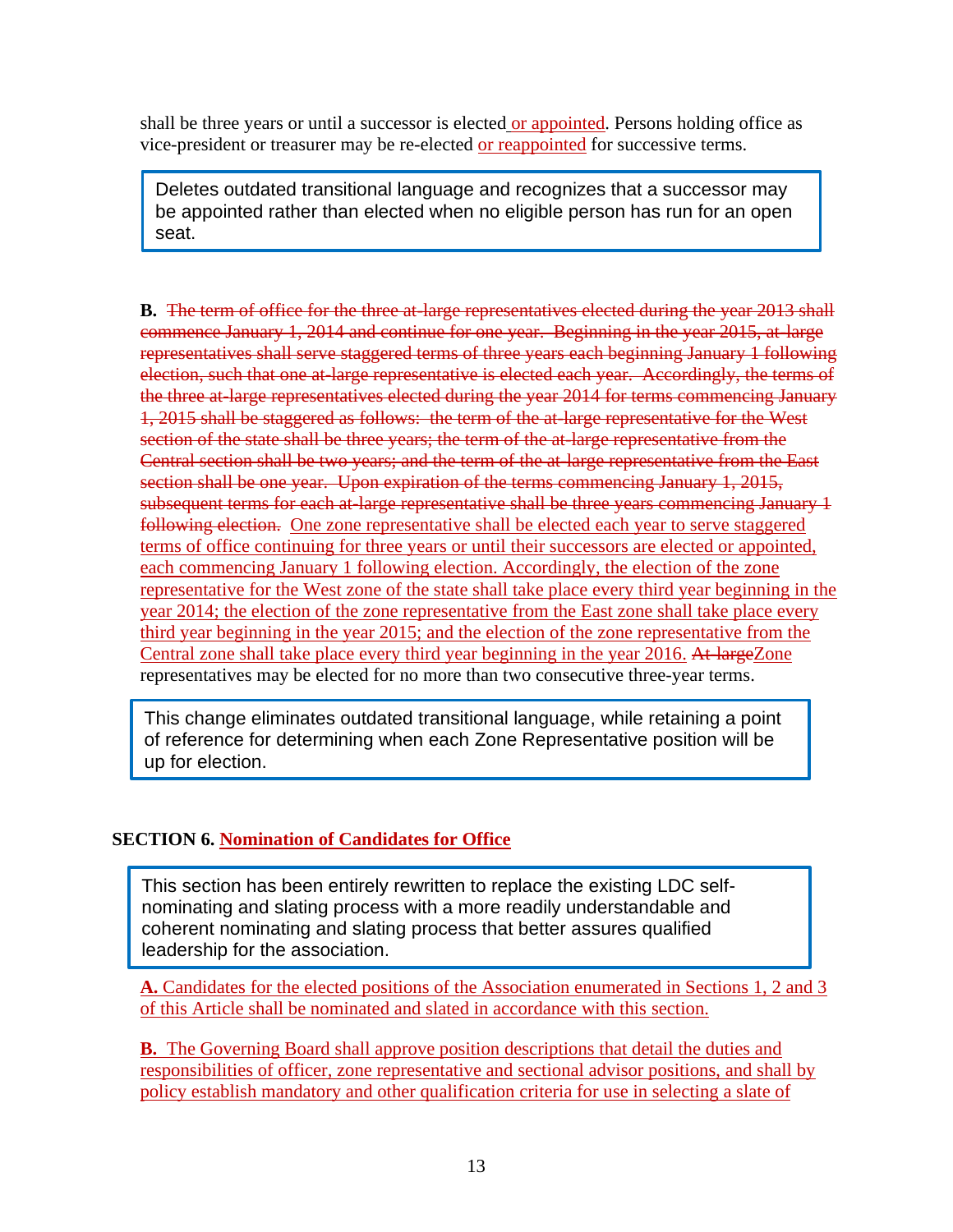candidates for such position. The Governing Board shall by policy or otherwise establish a timeline with deadlines for submission of applications for nomination, completion of applicant interviews and preparation and publication of a slate of candidates, such that the membership can be notified of the result of the nomination and slating process no later than July 31 of each year.

**C.** Any individual member seeking nomination for an elected position of the Association shall file with the Nominating Committee a completed application for nomination on a form to be provided by the Association expressing interest in the office sought. In order to be considered, an application for nomination must be sent to PSBA headquarters by electronic mail or first-class mail no later than the application deadline specified in the timeline established by the Governing Board. Applications for nomination submitted via email, firstclass U.S. mail or commercial overnight delivery service will be considered submitted as of the time the email is sent, the date of a U.S. mail post-mark or the date received for overnight shipment by the commercial delivery service as indicated by the service's tracking number. Applications submitted by any other means will be considered submitted on the date marked received at PSBA. If the submission deadline falls on Saturday, Sunday or holiday, receipt on the next business day will be considered timely.

**D.** The Nominating Committee established in Article V shall meet as necessary following the Pennsylvania primary election to review applications for nomination, to interview all applicants meeting minimum eligibility requirements, and to prepare a slate of well-qualified applicants to be considered as candidates for election.

**E.** In the event that: (1) no timely application for nomination is received for an elected position; (2) the Nominating Committee determines that no applicant for a position meets minimum eligibility requirements as stated in these bylaws; or (3) the only applicant for a position ceases to meet minimum eligibility requirements as stated in these bylaws, an alternate recruiting and application process shall be immediately implemented as provided for in PSBA policy.

**F.** The Nominating Committee shall invite all members who have submitted timely applications for nomination and who are preliminarily determined by the Committee to meet minimum eligibility requirements to be interviewed in person by the Committee on a date designated for such interviews in the timeline established by the Governing Board. In addition to in-person interviews, the Nominating Committee may conduct interviews of applicants who are unable to be present for in-person interviews by remote, electronic means. The Committee may adopt procedures for conducting interviews, considering other materials submitted by applicants and otherwise assessing the respective qualifications of applicants for nomination using the criteria established by the Governing Board.

**G.** The Nominating Committee shall, in consideration of the interviews, other materials submitted by applicants for nomination and the qualification criteria established by the Governing Board, prepare a slate of well-qualified candidates to appear on an election ballot presented to the boards of member entities for voting in accordance with Section 7. The Committee is encouraged to slate more than one candidate for a position whenever the Committee determines that multiple applicants are comparably well-qualified. The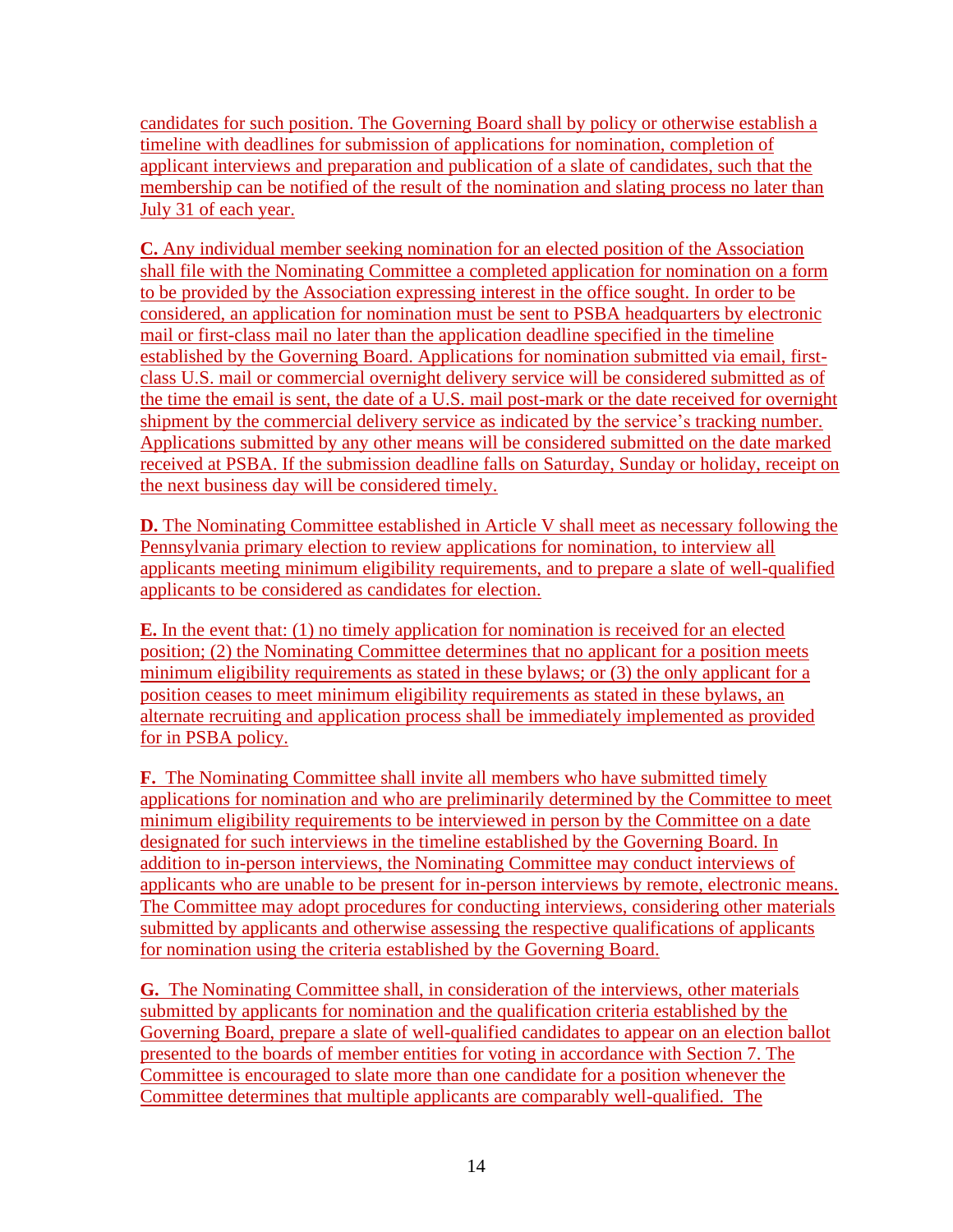Committee shall not slate any candidate who the Committee has determined does not possess the minimum required qualifications established by the Governing Board.

**H.** A member shall not apply or be slated for more than one elected position in the same election cycle. Provided however, that in the event that no eligible member applies for an elected position, or no applicant for such position is determined to possess the minimum required qualifications established by the Governing Board, the Committee may slate as a candidate for that position a qualified applicant who applied for another elected position in the current year, provided that the applicant consents to being slated for a different position.

**I.** The Association encourages slated candidates to campaign actively within guidelines approved by the Governing Board. The Association shall disseminate to the membership information about slated candidates including candidate's statements, biographies, video interviews and other campaign materials permitted by the approved guidelines.

**J**. A member who submitted a timely application for nomination to a statewide officer position in the current election cycle but who was not slated by the Nominating Committee for the position applied for, may nonetheless petition to appear on the ballot for election to such position by submitting the following no later than a date designated in the timeline established by the Governing Board:

**1)** A nominating resolution of the school district board of directors on which the member serves;

**2)** Resolutions of support adopted by the school boards of least two (2) member school districts in each PSBA section other than the board on which the member serves; and

**3)** A candidate's statement, biography and if desired other campaign materials permitted by approved guidelines for other candidates.

**K.** Whenever more than one person is listed on the ballot as a candidate for any position, names of candidates slated by the Nominating Committee shall appear highest. Otherwise, candidates' names shall appear in order of their relative total length of service as a school director, with the longest-serving appearing highest.

**A.** A nominating committee, to be known as the Leadership Development Committee established in Article V shall meet as necessary after the primary election in order to prepare a slate of candidates for the elected positions of the Association enumerated in Sections 1, 2 and 3 of this Article.

**B.** Any member who has submitted the required Application for Nomination to be a candidate for a position and meets minimum eligibility requirements as stated in these bylaws for the position he or she is seeking shall be slated on the ballot as a candidate for that position.

**C.** The Leadership Development Committee may, by majority vote, determine that one or more candidates for any elected position will be designated on the ballot as a candidate the Leadership Development Committee considers to be highly qualified.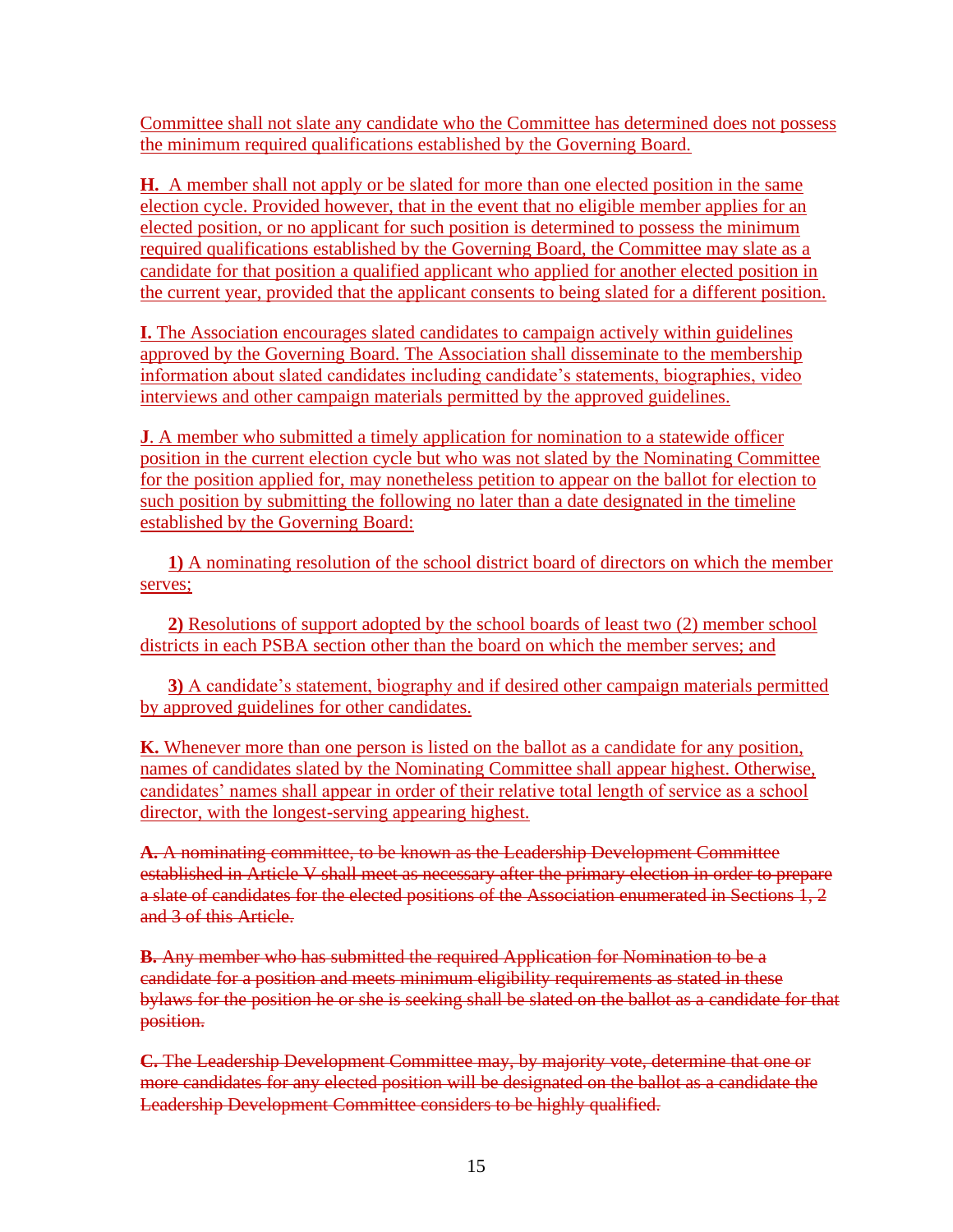**D.** Position descriptions that detail the qualifications for officer and at-large positions shall be approved by the Governing Board and widely distributed to members.

**E.** All persons seeking nomination for elected position of the Association shall file with the Leadership Development Committee chairperson an Application for Nomination on a form to be provided by the Association expressing interest in the office sought. The Application for Nomination shall be marked received at PSBA headquarters or mailed first class and postmarked no later than the application deadline specified in the timeline established by the Governing Board to be considered timely filed. If said date falls on a Saturday, Sunday or holiday, then the Application for Nomination shall be considered timely-filed if marked received at PSBA headquarters or mailed and postmarked on the next business day.

**F.** The Leadership Development Committee shall review all Applications for Nomination submitted by applicants interested in being candidates for elected positions and make a preliminary determination of whether the applicants meet minimum eligibility requirements as stated in these bylaws for the elected positions they seek.

**G.** Each applicant who submits an Application for Nomination that shows that the applicant meets the minimum requirements of eligibility for an elected position shall be invited to interview with the Leadership Development Committee. At the interview, the Leadership Development Committee shall review and confirm minimum eligibility requirements for the positions as stated in these bylaws and shall consider whether any candidate should be identified on the ballot as a person the Leadership Development Committee considers to be highly qualified.

**H.** If no current year Application for Nomination is received for a specific elected position, if the Leadership Development Committee determines that no candidate for a position meets minimum eligibility requirements as stated in these bylaws, or if a sole slated candidate for a position ceases to meet minimum eligibility requirements as stated in these bylaws, an alternate application process shall be immediately implemented as provided for in PSBA policy.

**I.** The Governing Board shall by policy or otherwise establish a timeline with deadlines for submission of applications for nomination, completion of candidate interviews and preparation and publication of the slate of candidates, such that the membership can be notified of the result of the nomination and slating process no later than July 31 of each year.

**J.** The Association encourages slated candidates to campaign actively within guidelines approved by the Governing Board.

**K.** Slated candidates' statements, biographies, video interviews and other appropriate materials that may be prepared as part of campaigns shall be widely disseminated to the Association's membership.

**L**. Notwithstanding anything in these bylaws to the contrary, no member of the Leadership Development Committee shall be eligible to be slated as a candidate for office or for any atlarge position on the Governing Board or as candidate for sectional advisor of a section, in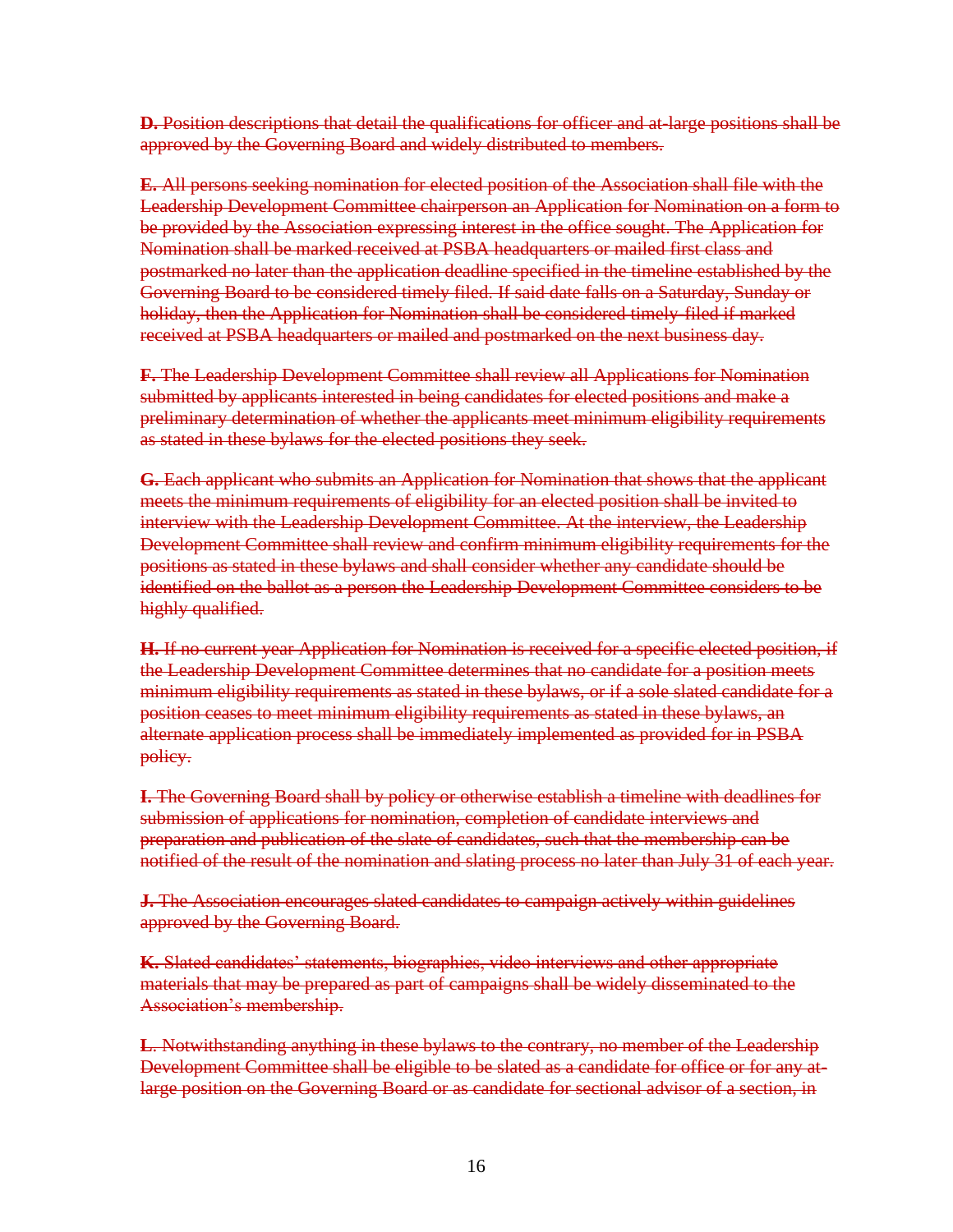any year during which the member accepted appointment as a member of the Leadership Development Committee.

#### **SECTION 7. Election.**

**A.** Each member entity whose current year Association dues have been paid in full shall have be entitled to cast one vote for each of the following positions in the Association:

**1)** President (when election of the president is required under these bylaws);

**2)** President-elect;

- **3)** Vice-president;
- **4)** Treasurer; and

**5)** Zone At-large representative for the zone of Pennsylvania to which the voting entity is assigned.

**6)** Sectional advisor for the section of Pennsylvania within which the voting entity is located.

**B.** Each vote of an entity shall be determined by majority vote of the entity's board of directors, and shall be cast by transmitting the votes to PSBA headquarters by electronic or other means specified by the Governing Board.

**C.** Votes shall be cast during a voting schedule established by the Governing Board, which shall commence not later than eight weeks before the annual meeting of the Delegate Assembly is scheduled to take place and shall conclude no later than one week before the Delegate Assembly. The results shall be announced at the Delegate Assembly and any other appropriate occasion following the certification of results by the Credentials Committee.

**D.** The person receiving the votes of the largest number of entities actually casting votes shall be elected, notwithstanding that the number of votes received is less than a majority of all votes cast or eligible to be cast.

**ED.** The Credentials Committee established in Article V shall:

**1)** Certify the results of voting;

**2)** Have the authority to declare void any votes not cast in accordance with these bylaws or implementing policies; and

**3)** To decide other questions relating to the voting process as provided in these bylaws or implementing policies.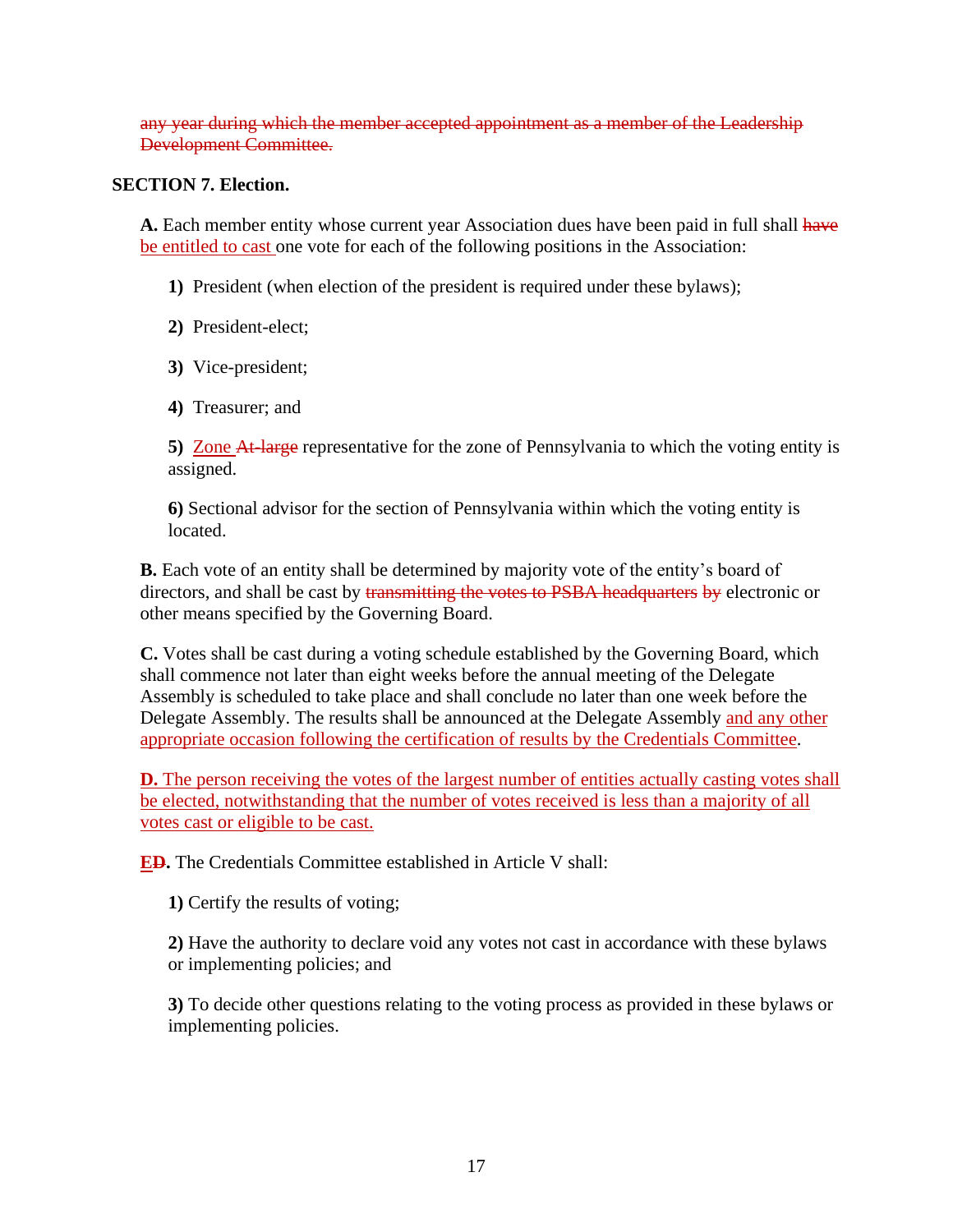**FE.** The Governing Board shall adopt such policies and procedures as are necessary to carry out the election process.

Changes in A provide clearer wording.

Change in B deletes wording that is unnecessary and inconsistent with how on-line voting actually works

Change in C clarifies that results need not be kept secret until announced at Delegate Assembly and can be announced earlier so long as they have been certified by the Credentials Committee.

Addition of D is necessary to more explicitly override the default set by the Non-Profit Corporation Law and avoid the need for runoff elections.

## **SECTION 8. Duties of Officers.**

**A.** It shall be the duty of all officers of the Association to represent and advocate accurately beliefs, policies and positions of the Association adopted by the Delegate Assembly and the Governing Board.

**B. President**. The duties of the president shall include:

**1)** Presiding at all meetings of the Association, the Governing Board and the Executive Committee;

**2)** Appointing members and chairpersons of such committees as are required by these bylaws,  $\theta$  are otherwise authorized hereunder or are established by the Governing Board, unless otherwise provided in these bylaws;

**3**) Serving as non-voting ex-officio member of all committees except the Leadership Development Nominating Committee; and

**4)** Performing all other duties imposed by these bylaws and required by the Nonprofit Corporation Law or customarily pertaining to the office of president under the parliamentary authority provided for in these bylaws and such other duties and responsibilities as may be provided for in the position description approved by the Governing Board.

**C.** In the event that the president is unable to perform any duty or function by reason of absence from the state, physical or mental incapacity or other reason, the president-elect or, in the absence of the president-elect, the vice-president who is not under a similar disability shall perform the function or duties of the president.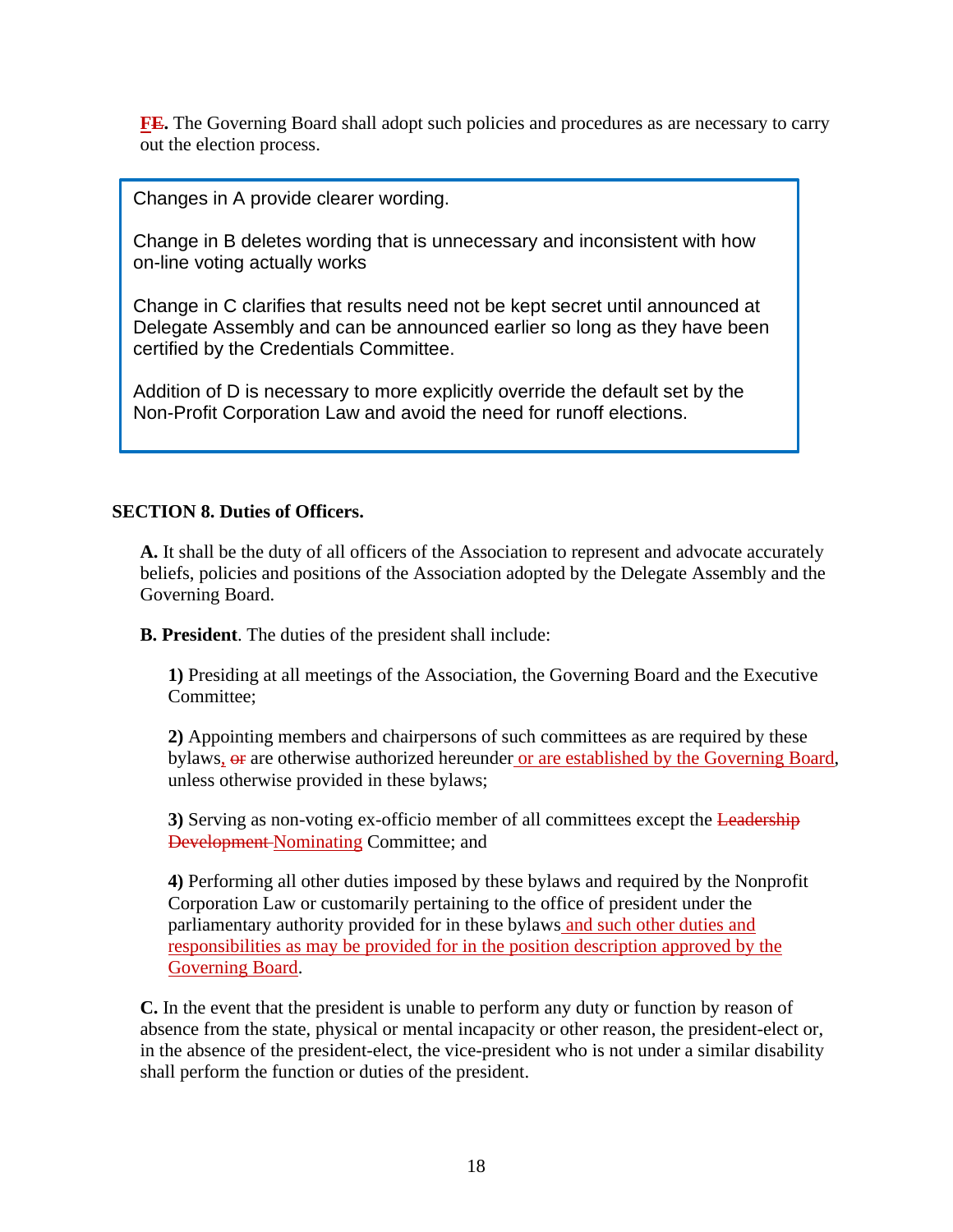**D.** The duties of the president-elect, immediate past president and the vice-president shall be those such duties as are provided for in these bylaws, set forth in the position descriptions established by the Governing Board and as  $\Theta$  or otherwise assigned or delegated by the president.

Changes in B clarify that the president appoints chairperson and members of committees established by the Governing Board. Changes in D adds immediate past president to officers that may be assigned specific duties and recognizes the use of position descriptions.

**E. Treasurer.** The duties of the treasurer shall include:

**1)** Serving as the chairperson of the Finance Committee and serving as a resource to the Audit Review Committee;

**2)** Carrying out his or her duties as a member of the Governing Board;

**3)** Monitoring compliance with the annual budget;

**4)** Reviewing major anticipated expenditures and transactions;

**5)** Monitoring compliance with internal financial policies and financial requirements imposed by law;

**6)** Reporting to the Governing Board and the Association's membership regarding financial matters;

**7)** Overseeing the preparation of financial reporting forms; and

**8)** Approving together with the executive director chief executive officer all orders on the depository. The treasurer shall may furnish a surety bond in a form and in an amount satisfactory to the Governing Board, with the premium to be paid by the Association.

**9)** Such other duties and responsibilities as may be provided for in the position description approved by the Governing Board.

**F. Corporate Secretary.** The duties of the chief executive officer serving as corporate secretary shall be as set forth in Article IX and as required by the Nonprofit Corporation Law or customarily pertaining to the office of corporate secretary.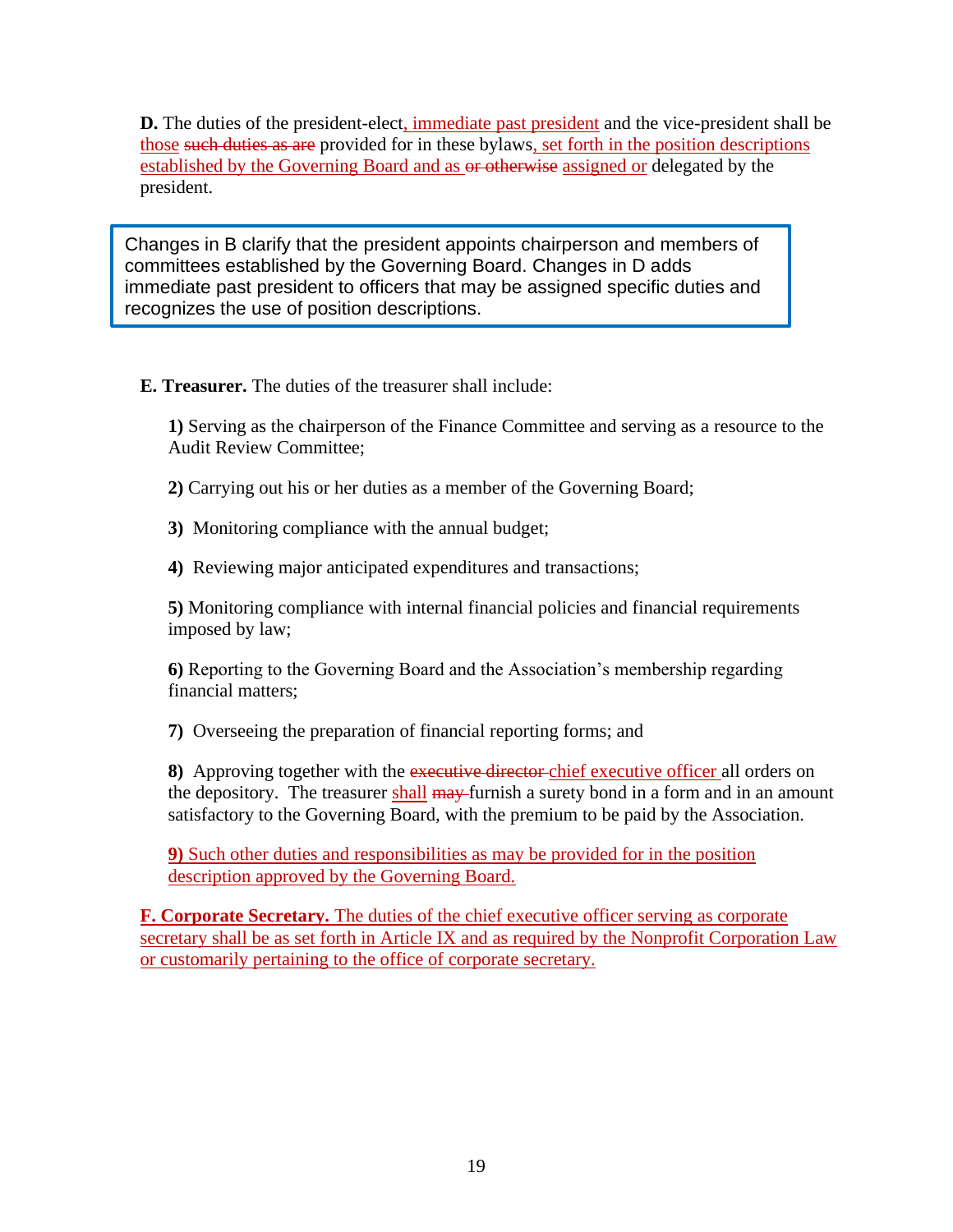#### **ARTICLE V – COMMITTEES**

#### **SECTION 1. Executive Committee.**

**A.** There shall be an Executive Committee consisting of the president, the immediate past president, the president-elect, the vice-president, the treasurer, and the executive director chief executive officer who shall be an ex-officio, non-voting member of the Committee.

**B.** The Executive Committee shall have the power and duty to:

**1)** Represent the Association to other organizations and the public, consistent with its fiduciary duties to the Association;

**2)** Perform such duties or transact such matters as directed or delegated to it by the Governing Board;

**3)** Consult with the executive director chief executive officer in considering new programs, initiatives and actions for presentation to the Governing Board;

**4)** Monitor administration of personnel policies of the Association; and

**5)** Make emergency decisions on behalf of the Governing Board that are essential to the continued operation of the Association when the committee determines that convening a meeting of the Board is not feasible, provided that all such decisions shall be promptly reported to the Governing Board.

**C.** The Executive Committee shall meet at the call of the president, or at the request of any two (2) members of the Executive Committee, other thanor at the request of the executive director-chief executive officer.

Principals of sound corporate governance demand that a corporate chief executive officer be able to convene an executive committee of the board of directors.

#### **SECTION 2. Credentials Committee.**

The president shall appoint a Credentials Committee consisting of persons affiliated with the Association but who are ineligible to hold Association office, which shall have the power and duty to perform the functions set forth in these bylaws and related polices of the Governing Board.

#### **SECTION 3. Platform Committee.**

**A.** There shall be a Platform Committee consisting of the officers of the Association other than the corporate secretary, the president or designee of each department, conference or federated group admitted to membership under Article VII, and two persons appointed by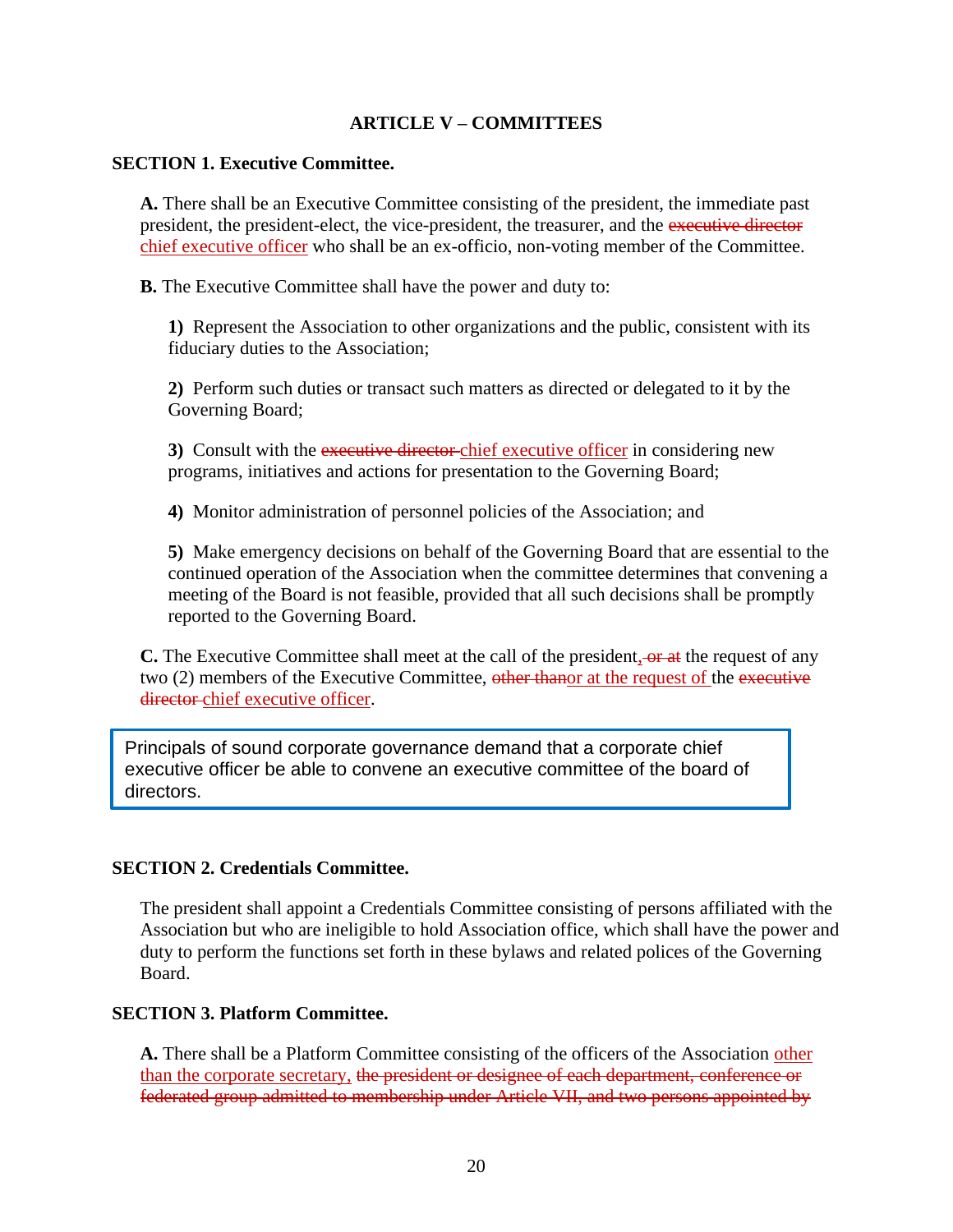each regional director two appointees from the Affiliate Council, and two persons appointed by each sectional advisor.

**B.** The vice-president shall be chairperson of the Platform Committee.

**C.** It shall be the duty of the Platform Committee to consider proposals for changes to the legislative platform for the Association. The committee shall consider any proposal referred to it by the Governing Board, any entity member referred to in Article I, members of the committee or Association staff. All such proposals shall be addressed to the chief executive officer assistant executive director for governmental and member relations at the Association's headquarters and must be received at least ninety (90) days prior to the annual meeting of the Delegate Assembly.

**D.** The Platform Committee shall meet at the call of the chairperson prior to the annual meeting of the Delegate Assembly to consider proposals submitted to it, and shall cause all proposals recommended by it to be distributed to the voting membership prior to the meeting of the Delegate Assembly. The committee shall have the power to conduct a hearing on any proposal submitted to it for consideration.

**E.** The chairperson of the Platform Committee shall present the report of the Platform Committee to the Delegate Assembly at its annual meeting.

Change in A aligns language with current governance structure.

Change in B eliminates use of obsolete position title and ensures that proposals are submitted to the association official with the ultimate responsibility to log and track submissions relevant to the Delegate Assembly

Change in D deletes unnecessary and confusing surplusage. What is the difference between consideration of proposals at a meeting of the committee and a "hearing"? When and where would such a hearing take place? Is this even provided for in the committee charter?

## **SECTION 4. Leadership Development Nominating Committee**

This section has been entirely rewritten to better support the replacement of the existing LDC self-nominating and slating process with a more readily understandable and coherent nominating and slating process that better assures qualified leadership for the association.

**A.** There shall be a Nominating Committee, the purpose of which shall be to consider applicants for nomination to officer and other elected positions of the Association and to prepare a slate of well-qualified applicants to stand for election.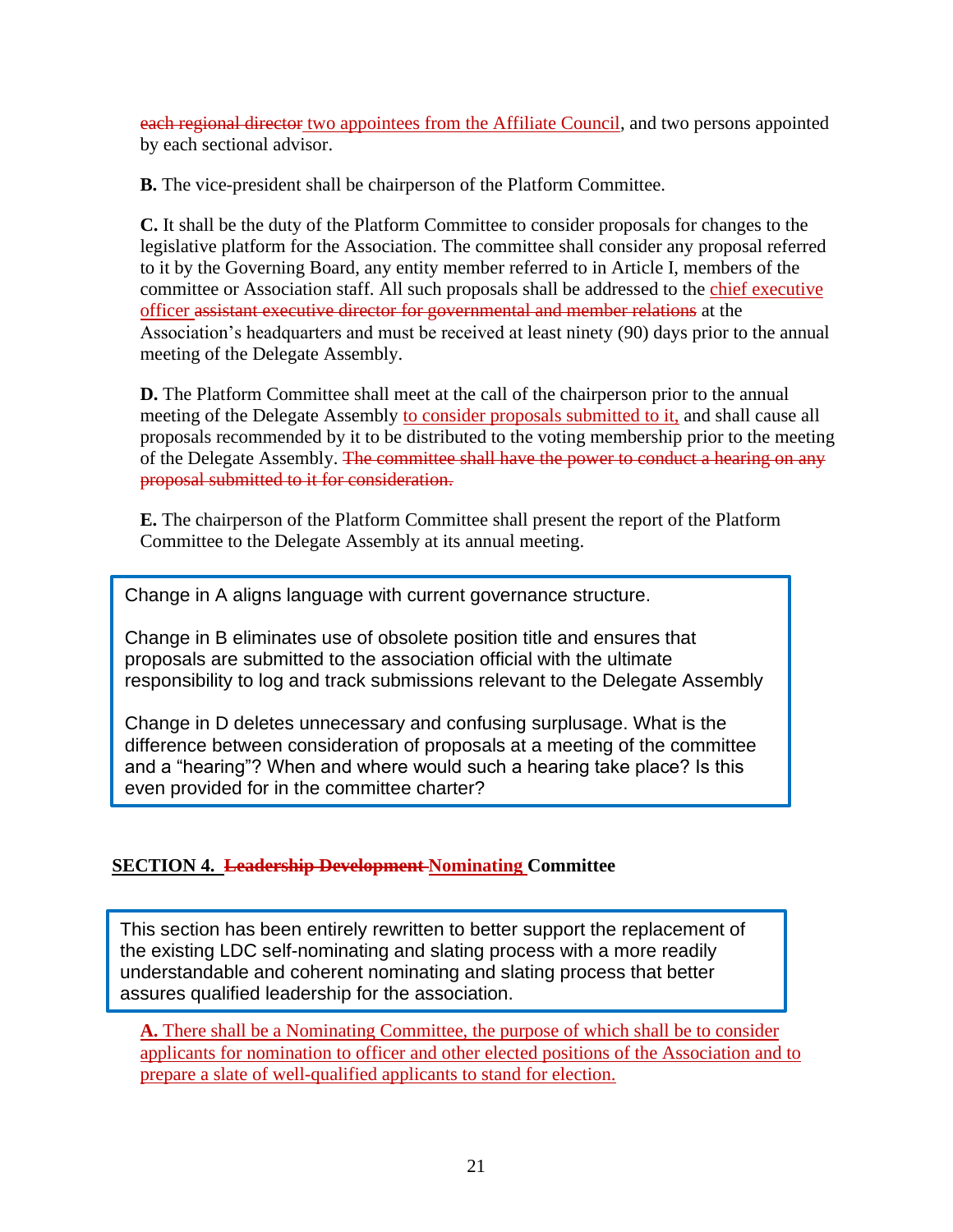**B.** The membership of the Nominating Committee shall consist of the immediate past president as chairperson and the following members:

**1)** The president-elect;

**2)** One sectional advisor appointed by and from among the sectional advisors;

**3)** One individual member of the Association from each PSBA zone, appointed by the president from among at least three persons nominated by each zone representative;

**4)** One member of the Affiliate Council appointed by the Affiliate Council chairperson;

**5)** Two current members of the Governing Board other than officers appointed by the Governing Board;

**6)** Two past presidents of the Association appointed jointly by the president and the immediate past president;

**7)** Two school directors who are individual voting members of the Association not otherwise holding an elected position of the Association, appointed by the president;

**C.** The Nominating Committee shall carry out the duties and responsibilities set forth in Article IV, Section 6 (Nomination of Candidates for Office)

**D.** No person who has accepted appointment as a member of the Nominating Committee for an election cycle shall be eligible in that same cycle for nomination or election to an elected position of the association.

**A.** There shall be a Leadership Development Committee, the purposes of which are to carry out the process of seeking and slating candidates and to encourage wider participation of members in elections.

**B.** The membership of the Leadership Development Committee shall be comprised of the following:

**1)** Chairperson - immediate past president of the Association (non-voting);

**2)** One sectional advisor, appointed by and from among the sectional advisors;

**3)** One member of the Advisory Council, appointed by the Advisory Council;

**4)** Two current members of the Governing Board, appointed by the Governing Board;

**5)** One member of the Association appointed by the Association president; and

**6)** Three voting members of the Association appointed by the chairperson of the Leadership Development Committee.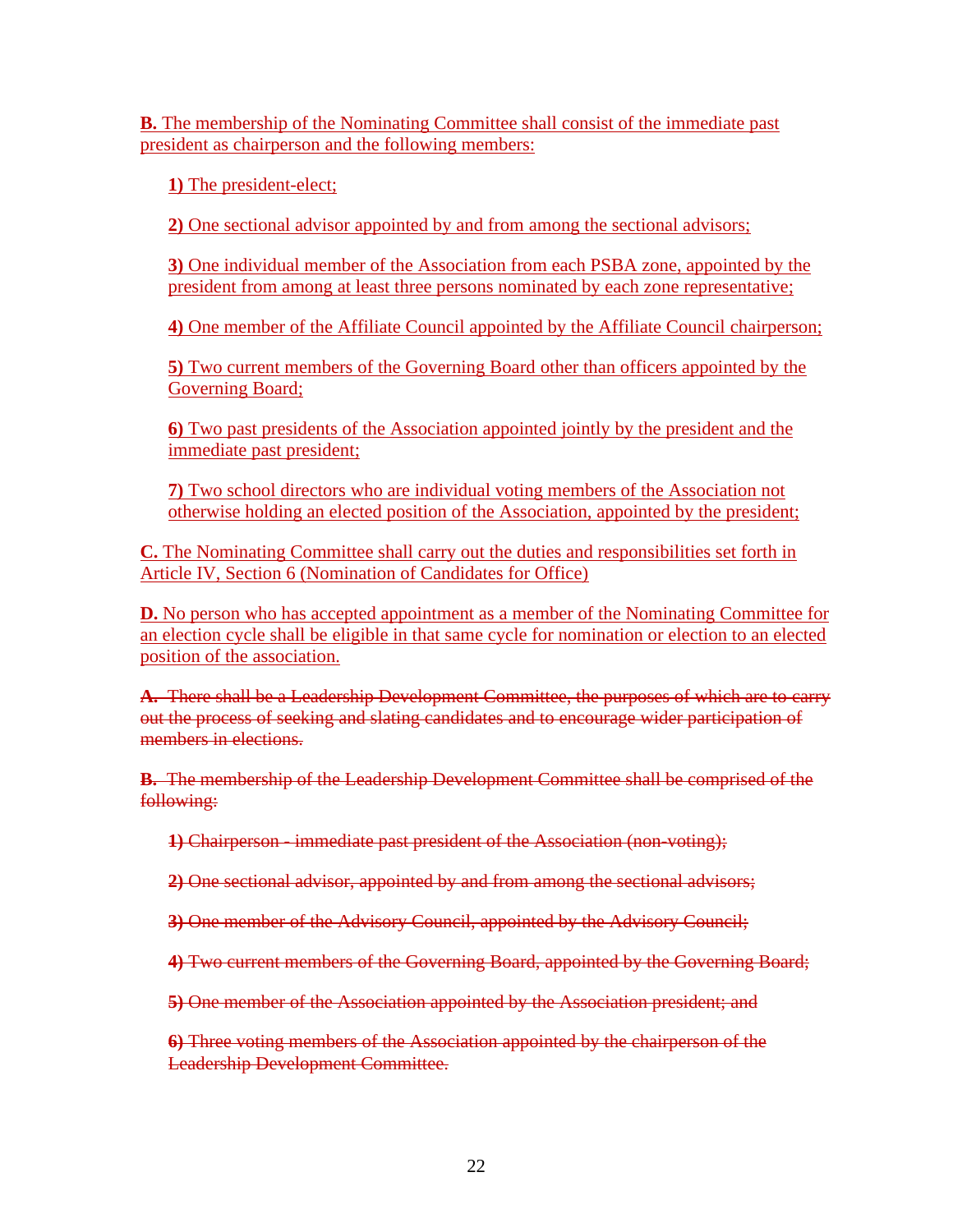**C.** The Leadership Development Committee shall exercise the powers and carry out the duties stated herein and in Article IV, Section 6 of these bylaws.

**D.** A quorum of the Leadership Development Committee shall be two-thirds of its designated membership.

## **SECTION 5. Bylaws Committee.**

**A.** There shall be a Bylaws Committee appointed by the president consisting of one member from each section and the current vice-president. A past president may be appointed as an exofficio, non-voting member.

**B.** The Bylaws Committee shall meet at the call of the chairperson to consider any bylaw amendments submitted to it in accordance with Article XII, that shall be referred to it by any entity member of the Association, by the Governing Board or by the Regional Directors Coordinating Council, and to consider any bylaw amendments proposed by committee members. The Bylaws Committee shall meet annually and to ensure that a comprehensive review of the bylaws of the Association is conducted at least every three years.

**C.** The Bylaws Committee shall meet prior to June 30 of each year and tThe deliberations of the committee shall be concluded so that the committee may make a report of its recommendations to the Governing Board by July 1 of each year.

Substitutes simpler wording for unnecessary and confusing language that avoids inconsistently restating procedural provisions of Article XII.

## **SECTION 6. Policy Review Committee.**

The Governance Committee has recommended that the functions of the policy review committee be folded into the Governance Committee. Also reduces number of committee appointments needed each year.

**A**. There shall be a Policy Review Committee appointed by the president, comprised of members of the Association and chaired by a member of the Governing Board.

**B.** The Committee shall review existing Board policies to ensure their continued relevance and usefulness in supporting the work of the Association, as well as recommend revisions to existing policies and propose new policies as may be necessary, for approval by the Governing Board. The Committee shall establish a schedule for review of all policies at least every three years.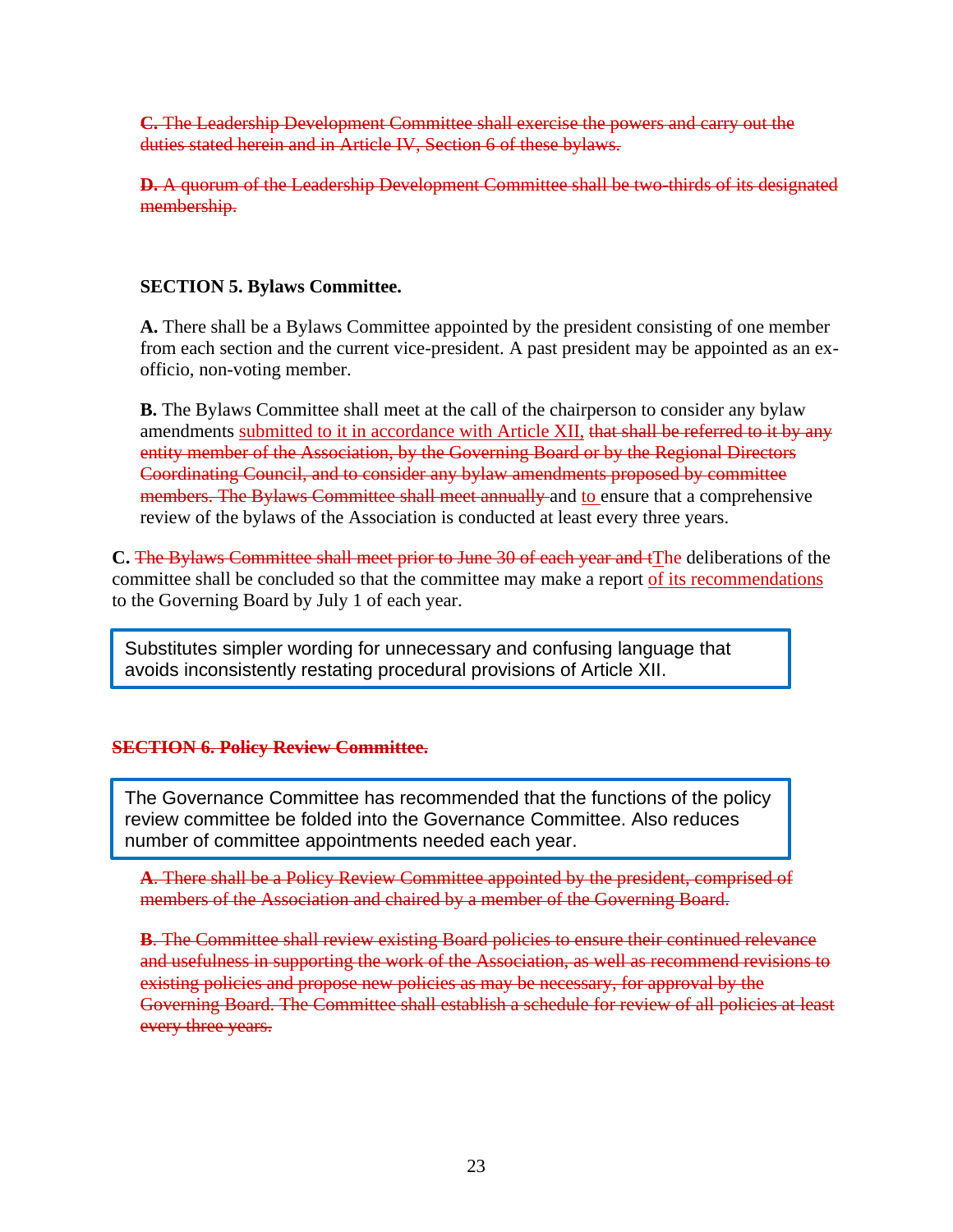#### **SECTION 67. Finance Committee.**

**A**. There shall be a Finance Committee comprised of members of the Association with finance experience and fiscal acumen appointed by the president.

**B.** The Committee shall be responsible for receiving and reviewing the proposed budget of the Association prepared by the executive director-chief executive officer and for recommending the budget to the Governing Board.

**C.** The Committee shall monitor budget implementation and make recommendations to the Governing Board for revision of the budget when necessary for the purpose of controlling expenditures.

#### **SECTION 78. Audit Review and Risk Management Committee.**

**A.** There shall be an Audit Review Committee chaired by a member of the Governing Board who is not also an officer of the Association and consisting of at least two additional members of the Association with prior experience in accounting practices and audit review appointed by the president.

**B**. Subject to the approval by the Governing Board, the Committee shall select the external auditor, and it shall review the annual Association audit and recommend approval of same by the Governing Board.

**C.** The Committee shall periodically review and make recommendations regarding the Association's overall approach to risk assessment and risk management, as well as the guidelines, policies, practices, and structures used to implement the Association's risk management programs and strategies.

## **SECTION 89. Governance & Policy Committee.**

**A.** There shall be a Governance and Policy Committee comprised of members of the Association appointed by the president and chaired by a member of the Governing Board. In addition to members appointed by the president, the membership of the Committee shall also include one sectional advisor appointed by and from among the sectional advisors and at least one member of the Advisory Affiliate Council appointed by the Advisory Affiliate Council.

**B**. The Committee shall be responsible for leading an ongoing organizational self-assessment process that focuses on review of the Association's governance structure and implementing provisions of bylaws, policies and charters of committees or other consultative bodies of the association and the impact of such provisions on leadership, decision-making, member engagement and fulfillment of fiduciary and other legal duties.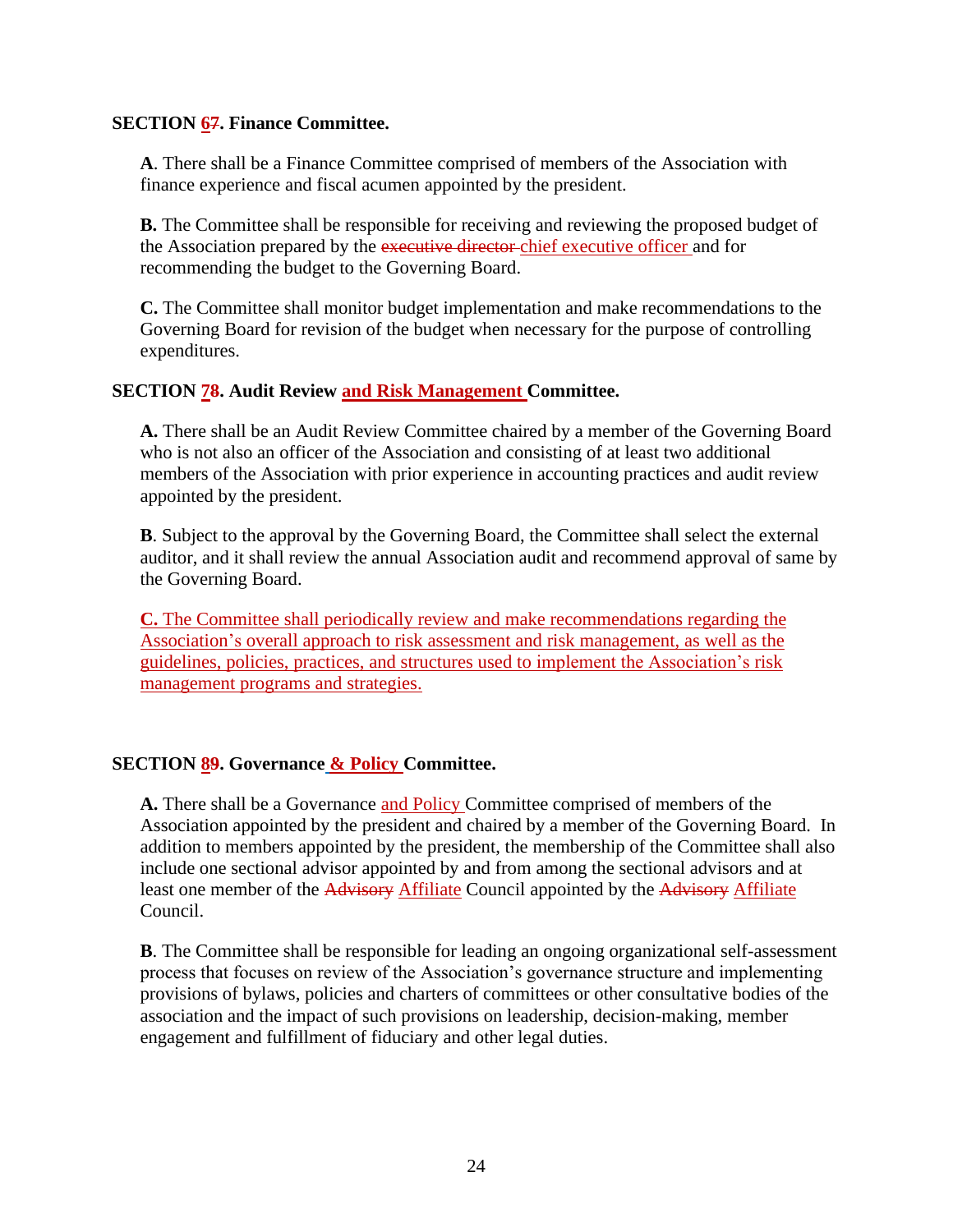**C.** When requested by the Governing Board, the Committee shall review and make recommendations regarding such Board policies and proposed changes to policies as are referred to it by the Governing Board.

**DC.** The Committee shall meet at least once each year at the call of the chairperson, president or executive director chief executive officer, and shall report its observations to the Governing Board along with appropriate recommendations.

The Governance Committee has recommended that the functions of the policy review committee be folded into the Governance Committee. Also reduces number of committee appointments needed each year.

## **ARTICLE VI – SECTIONS AND SECTIONAL ADVISORS**

**SECTION 1. Establishment and Change of Sections.** For administrative purposes, the state shall be divided by the Governing Board into sections.

**SECTION 2. Notification of Section Composition.** The current composition of school districts within each section shall be published on the Association web site and, following any change made in sectional composition, in at least two consecutive issues of an official publication of the Association.

## **SECTION 3. Administrative Organization.**

**A. Sectional Advisors.** Each section shall have a sectional advisor elected by and from among the members within the section in accordance with Article IV, Sections 6 and 7.

**1)** Sectional advisors shall be elected for a term of two (2) years commencing January 1 following their election and may be re-elected one (1) additional, successive two-year term.

**2)** Sectional advisors from even-numbered sections shall be elected in even-numbered years and those from odd-numbered sections in odd-numbered years.

**3)** Vacancies in the position of sectional advisor shall be filled by the Governing Board.

## **B. PSBA Liaison.**

**1)** Each member school entity shall be entitled to designate a PSBA liaison.

**2)** Liaisons shall be voting members of the Association and shall be appointed by, and serve at the pleasure of, each school board in the manner provided by local policy or practice.

**3)** Duties and responsibilities of PSBA liaisons shall be defined by the Governing Board and by local school board policy.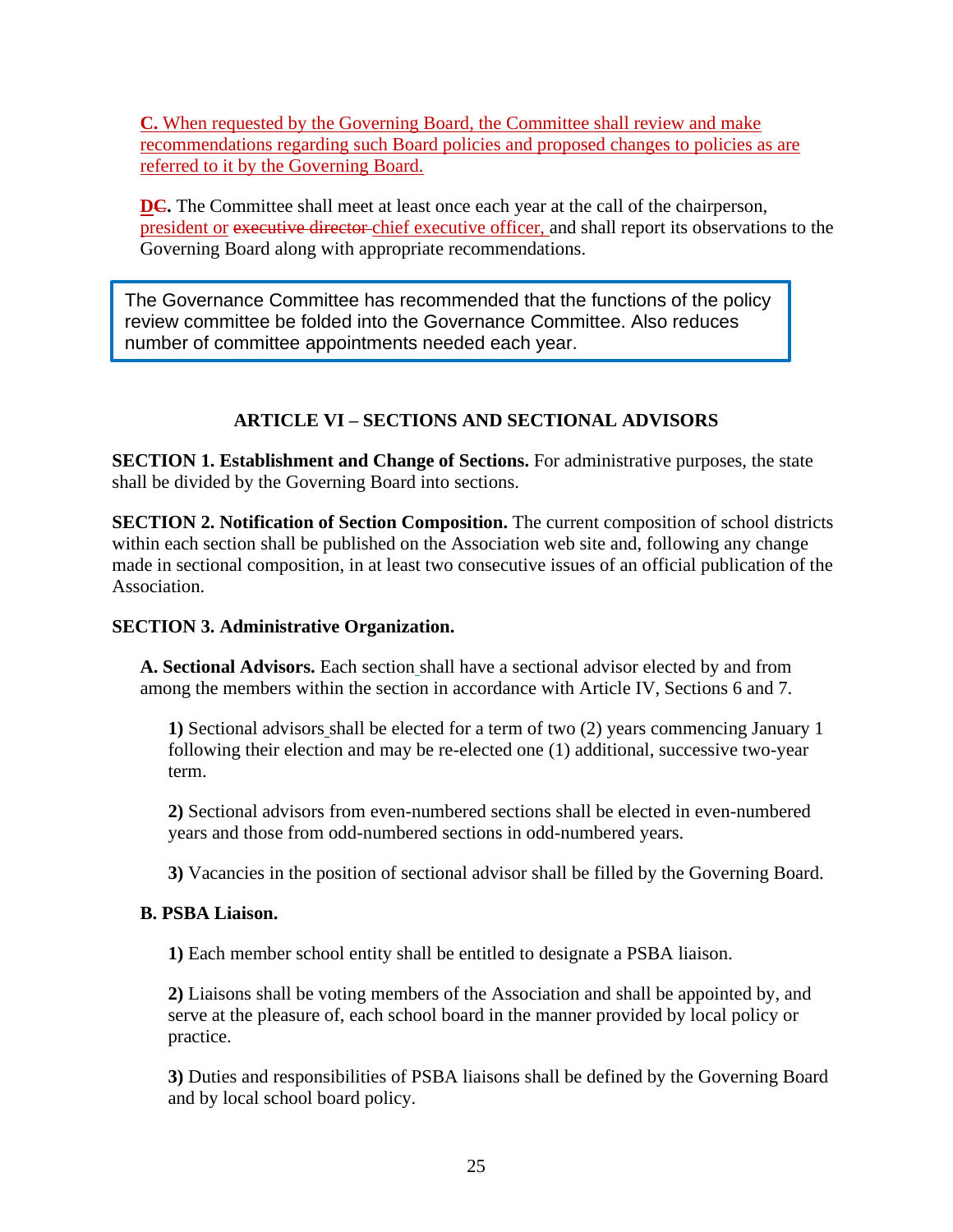#### **SECTION 4. Duties of Sectional Advisors.**

- **A.** The functions of sectional advisors are to assist with communication among the sections and the Governing Board; to mobilize the liaisons; and to promote member participation in Association activities; and such other duties and functions and with such resources as the Governing Board may by policy establish.
- **B.** Each sectional advisor shall appoint two members from within their section to serve on the Platform Committee as provided in Article V, Section 3.
- **C.** Prior to January 1<sup>st</sup> those sectional advisors and sectional advisors-elect who will serve as sectional advisors for the ensuing calendar year shall appoint, from among themselves, by majority vote, the following:

1) Two sectional advisors to serve as members of the Governing Board for the ensuing calendar year;

2) One sectional advisor to serve on the Leadership Development Nominating Committee for the ensuing calendar year, who shall not also be appointed to serve on the Governing Board for that year. Acceptance of appointment to the Leadership Development Nominating Committee shall render the appointee ineligible for election to an officer, representative or sectional advisor position of the Association during the year for which appointed to the Leadership Development Nominating Committee.

3) One member to serve on the Governance Review and Policy Committee for the ensuing calendar year.

## **ARTICLE VII – DEPARTMENTS, CONFERENCE AND/OR FEDERATED GROUPS**

**Definitions.** A department, as the term is used herein, shall mean a subgroup of members of this Association banded together because of certain recognized interests. For purposes of this article, a conference or federated group shall mean an at-interest group having peer standing with the Pennsylvania School Boards Association, Inc., and retaining control of its own internal affairs.

#### **SECTION 1. Establishment of Departments and Conference and/or Federated Groups.**

Upon the recommendation of the Governing Board, the delegates at any Delegate Assembly, by a majority vote of the quorum, may admit into membership as a department or as a conference and/or federated group, special interest groups who may or may not be school directors board members, but whose activities are closely related to the work of school boards or to the administration and operation of the public schools. Before presenting such recommendation to the Delegate Assembly, the Governing Board shall give notice of its intention to do so in an official publication of the Association preceding the Delegate Assembly. The notice shall set forth the identity of the group, its current officers, and the number and composition of its membership, its purposes and past activities, together with reasons for admitting such group into membership.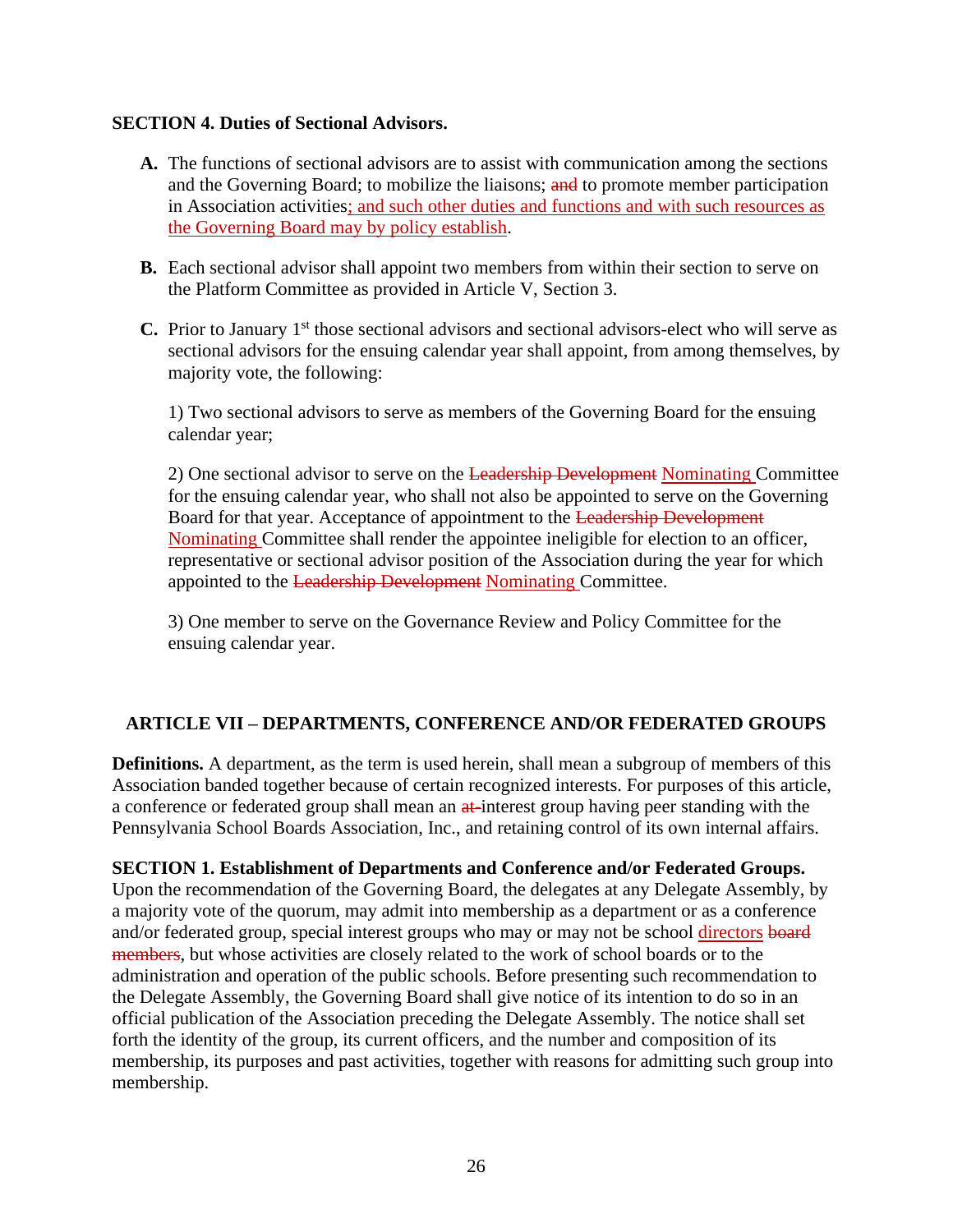**SECTION 2. Administration of Departments and Conference and/or Federated Groups.** Each department, conference and/or federated group may have its own bylaws or similar documents which shall be approved by the Governing Board. The executive director-chief executive officer of the Association or his or her designee shall serve as a member representing this Association on the governing board of each department, conference and/or federated group.

**SECTION 3. Rights and Privileges.** Members of departments, conferences and federated groups shall be entitled to the following rights and privileges subject to other provisions of the bylaws:

**A.** To attend and participate in local, sectional and state meetings, conferences and conventions sponsored by the Association upon payment of applicable registration fees;

**B.** To hold any office and any committee assignment to which he/she is appointed;

**C.** To have representation on committees and councils as provided in these bylaws; and

**D.** To receive the official Association publications upon payment of such dues as may be prescribed from time to time.

Change in A is needed to avoid suggesting an unconditional entitlement to attend meetings and other events

**SECTION 4. Dues.** The Governing Board may provide for dues or other payments from departments, conferences and federated groups for their membership as a condition to establishment or continuance of department, conference or federated group status, except that members of the Department of School Board Secretaries employed by school boards which are dues paying members of the Association shall be exonerated from the payment of personal dues.

## **SECTION 5. Advisory Affiliate Council**.

**A.** There shall be an Advisory Affiliate Council comprised of up to 20 members, including a representative from each of the special interest groups admitted into membership as provided in Section 1 of this Article, appointed by each such group. The Governing Board shall determine which other organizations will be invited to appoint a representatives to serve on the Advisory Affiliate Council.

**B.** The purposes of the Advisory Affiliate Council are:

**1)** To facilitate communication among the special interest groups represented, and between those groups, the other organizations represented on the Advisory Affiliate Council and the Governing Board;

**2)** To provide a forum in which the representatives of these groups and organizations can meet to share resources and discuss concerns; and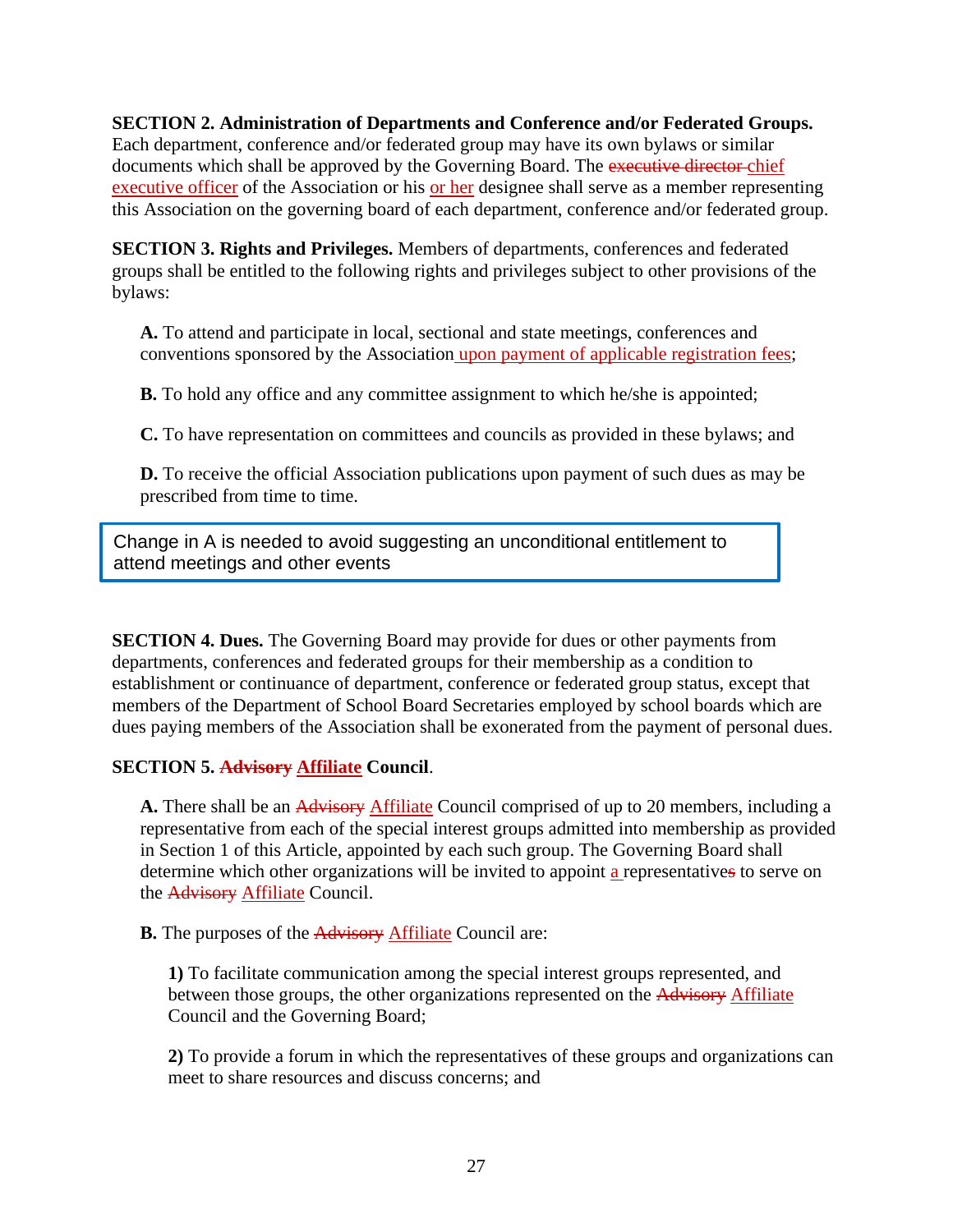**3)** To provide the perspectives and insights of these groups and organizations to the Governing Board.

**C.** The Advisory Affiliate Council shall meet at least once each year., and may elect a chairperson and establish such other positions, committees or procedures not inconsistent with these bylaws as the Advisory Council may deem prudent for accomplishing its purposes.

**D.** The Advisory Affiliate Council shall annually elect appoint one member as chairperson, who shall be a member of to serve as a non-voting representative to the Governing Board.

**E.** The Governing Board shall be represented at the Advisory Affiliate Council's meetings by the president or an officer designated by the president.

**F.** At each regularly scheduled meeting of the Governing Board, the representative of the Advisory Affiliate Council shall report to the Governing Board about the Advisory Affiliate Council's activities and actions.

**G.** The Advisory Affiliate Council shall annually appoint one member to serve on the Association's Leadership Development Nominating Committee.

Updates terminology for consistency with current usage and practice.

## **ARTICLE VIII – DELEGATE ASSEMBLY**

**SECTION 1. Composition of Delegate Assembly.** There shall be a Delegate Assembly consisting of delegates representing the member entities described in Article I, Section 1, appointed by each entity's board of directors from among its members. Each entity may appoint and be represented by the maximum number of delegates set forth below. No delegate may be appointed by or represent more than one member entity.

**A.** School Districts of First Class – four (4) delegates each.

**B.** School Districts of Second Class – three (3) delegates each.

**C.** School Districts of Third Class – two (2) delegates each.

**D.** School Districts of Fourth Class – one (1) delegate each.

**E.** Intermediate units, career and technical schools and any other member entity under Article I, Section  $1$  – one (1) delegate each.

## **SECTION 2. Appointment and Certification of Delegates**.

**A.** All delegates appointed under Section 1 must be school directors who are individual members of the Association under Article I, Section 2, must represent school entities whose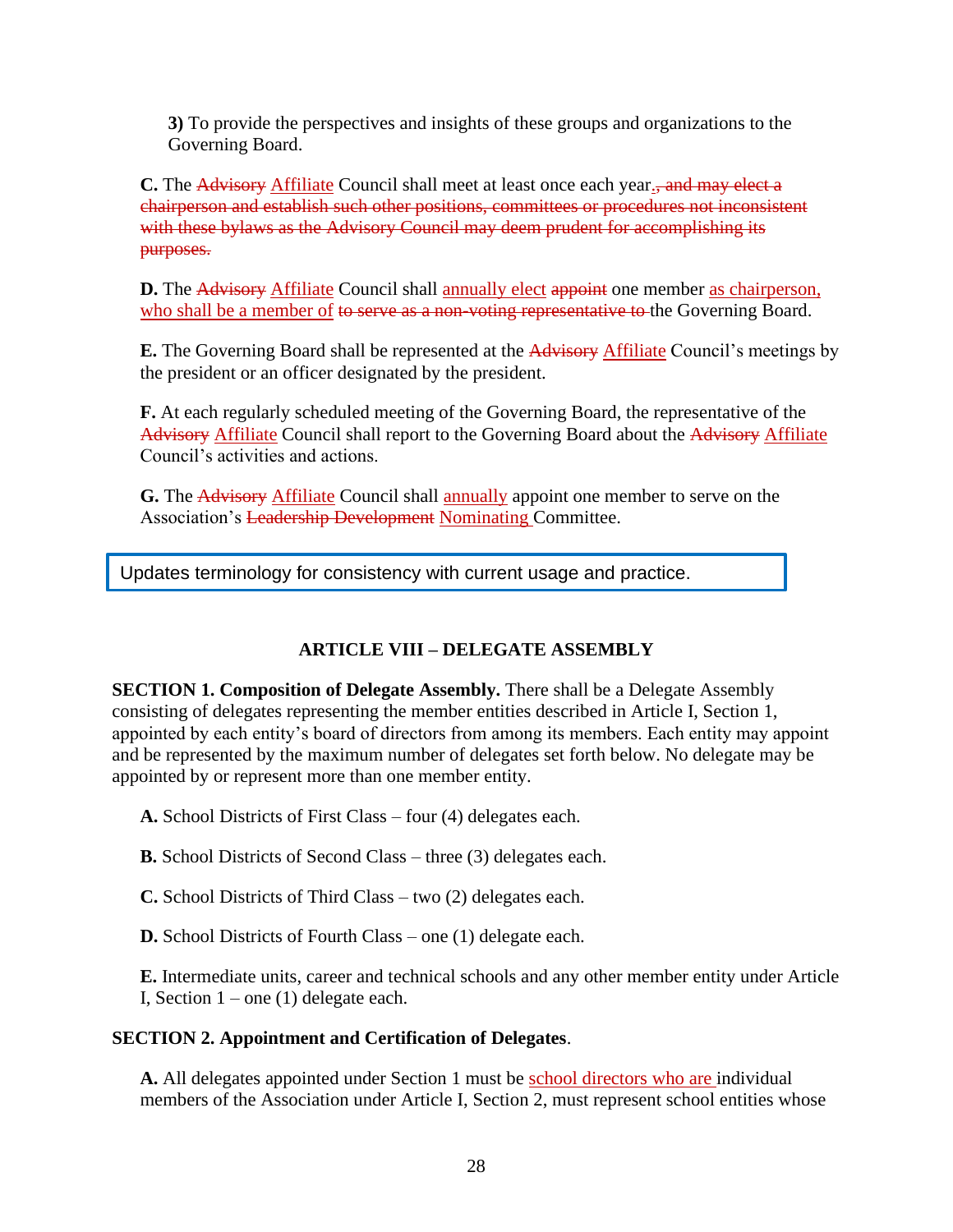current year PSBA dues have been paid in full, and shall be appointed prior to the Delegate Assembly.

**B.** The names, mailing addresses, zip code numbers, electronic mail addresses and telephone numbers of all appointed delegates shall be certified by the appointing body to the executive director chief executive officer of the Association.

**C**. In the event the qualifications of a delegate are questioned, the matter shall be initially referred to the Credentials Committee for review and recommendation. After such review and recommendation, the question shall be decided by the chairperson of the Delegate Assembly.

Under existing language, superintendents and IU executive directors are not eligible to serve as delegates. This change makes that clearer. A delegate must be an individual member described in Article I, Section 2 who is a member of the entity's board of directors (see Section 1 above). Superintendents and IU executive directors are non-voting associate members of the Association under Article I Section 3, not individual members under Article I Section 2. Although a superintendent has non-voting seat on the school board of a school district per School Code section 1081, there is no corresponding provision for IU executive directors. Under School Code section 910-A, all members of an intermediate unit board must be school directors on the board of a school district assigned to the IU.

**SECTION 3. Chairperson and Quorum.** The president of the Association shall serve as chairperson of the Delegate Assembly. A quorum of the Delegate Assembly shall consist of the certified delegates present.

**SECTION 4. Duties and Functions.** The duties and functions of the Delegate Assembly are:

**A.** To consider and act upon all proposals reported to it by the Platform Committee for changes to and to adopt the legislative platform for the Association.

**B.** To consider and act upon all proposed changes in bylaws as provided Article XII and in the Association's Statement of Beliefs and Policies.

**C**. To receive reports from the president, treasurer and executive director chief executive officer on the state of the Association.

**D.** To receive and announce results of elections of officers, sectional advisors, and zone representatives of the Association for the following year.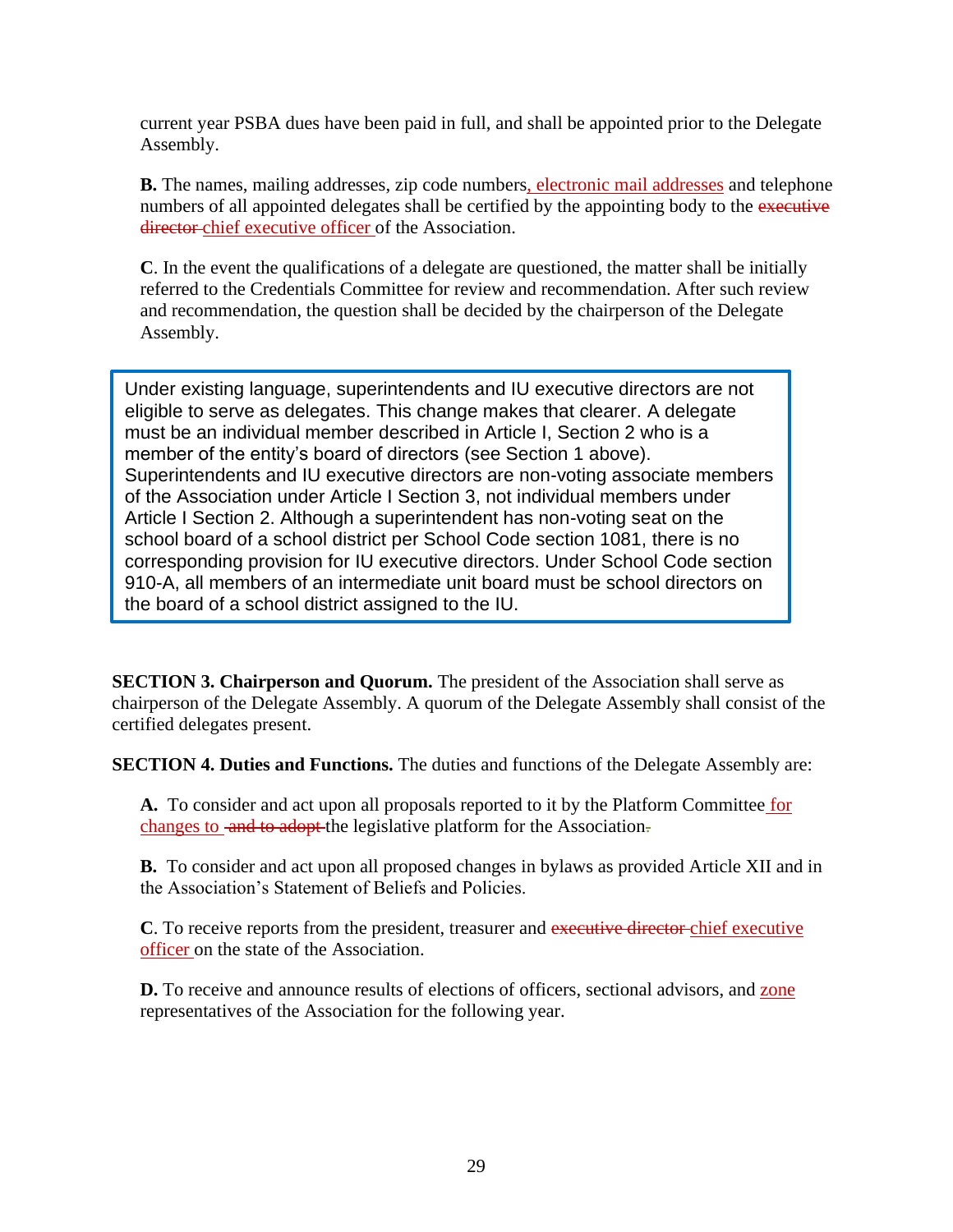**E**. To conduct such other business of the Association as may be provided for in these bylaws, policies of the Governing Board or a duly adopted standing order of business, or as may otherwise be referred to it by the Governing Board.

Change in A makes this consistent with how the duties of the Platform Committee are expressed in Article V and eliminates confusing wording.

## **SECTION 5. Meeting Procedures.**

**A.** The Delegate Assembly shall meet each year in conjunction with the Association's annual conference or at such other time and place as may be designated in the notice provided pursuant to Section 6, and may, at its discretion, adopt a standing order of business and other rules for the conduct of its business.

**B.** The Delegate Assembly may adopt amendments to the form of the proposals recommended by the Platform Committee or called up in accordance with subsection C, if, in the opinion of the chairperson on the advice of the parliamentarian, such amendments shall not result in the consideration or adoption of a proposal the substance of which had not been considered by the Platform Committee.

**C.** The Delegate Assembly may, by a two-thirds vote of the delegates actually present and voting thereon, call up for consideration:  $(i)$  any proposal that was submitted to and considered by the Platform Committee in the current year, but which the Platform Committee did not recommend for adoption by the Delegate Assembly; or  $(ii)$  any provision that was in the prior platform, but which was recommended for removal by the Platform Committee. No proposal may be considered by the Delegate Assembly which has not previously been submitted to the Platform Committee for consideration in the current year.

**D.** Except as otherwise specified by these bylaws or when a greater majority is required under the applicable parliamentary authority, a majority of those present and voting upon any motion or item of business shall be required for passage.

**E.** Each delegate shall be entitled to cast only one vote upon any question. Proxy voting is not permitted.

Change in A recognizes that under Article X, the delegate assembly may meet at other times.

Change in C deletes wording that is no longer consistent with how platform item changes are recommended and considered.

Change in D clarifies that this does not override parliamentary procedure requirements for supermajorities for certain types of motions (close debate, suspend the rules, etc.).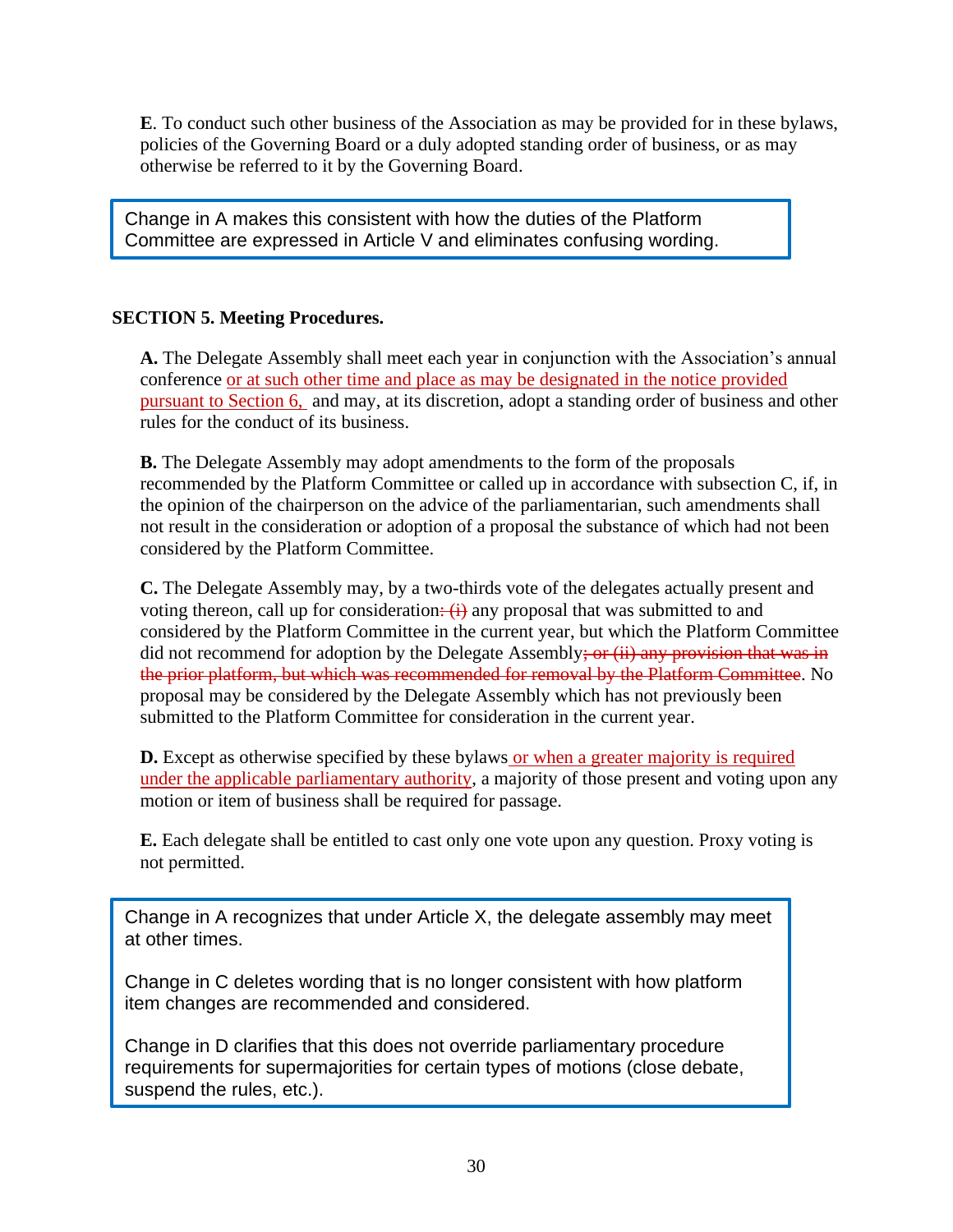**SECTION 6. Notice of the Delegate Assembly Meeting.** At least sixty (60) days prior notice of the annual meeting of the Delegate Assembly shall be given by either of the following methods:

**A.** A letter addressed to the board secretary of each member entity referred to Article I, Section 1; or

**B**. A notice published in any print or electronic publication of the Association having general circulation among the members.

## **ARTICLE IX – EXECUTIVE DIRECTOR CHIEF EXECUTIVE OFFICER AND STAFF**

**SECTION 1. Powers and Duties of the executive director**-chief executive officer. The executive director chief executive officer shall:

**A.** Manage the affairs of the Association under the general direction and supervision of the Governing Board;

**B.** Appoint all salaried employees; provided that the Governing Board by policy may require that the appointment of management level employees designated in the policy be subject to the approval of the Governing Board; within the limitations of the budget approved by the Governing Board.

**C.** Select and employ all clerical and other hourly employees within the limitations of the budget approved by the Governing Board;

Deletions remove inconsistency with actual practice and help to lift the bylaws and the Governing Board out of the administrative weeds.

**CD.** In conjunction with the Finance Committee, prepare an annual budget for approval by the Governing Board;

**DE.** Serve as the corporate secretary of the association and as such:

**1)** Be responsible for maintaining records of all receipts and expenditures of the Association which shall be audited after the close of each fiscal year by a certified public accountant;

**2)** Cause minutes to be kept of all meetings of the Association, Governing Board and Executive Committee;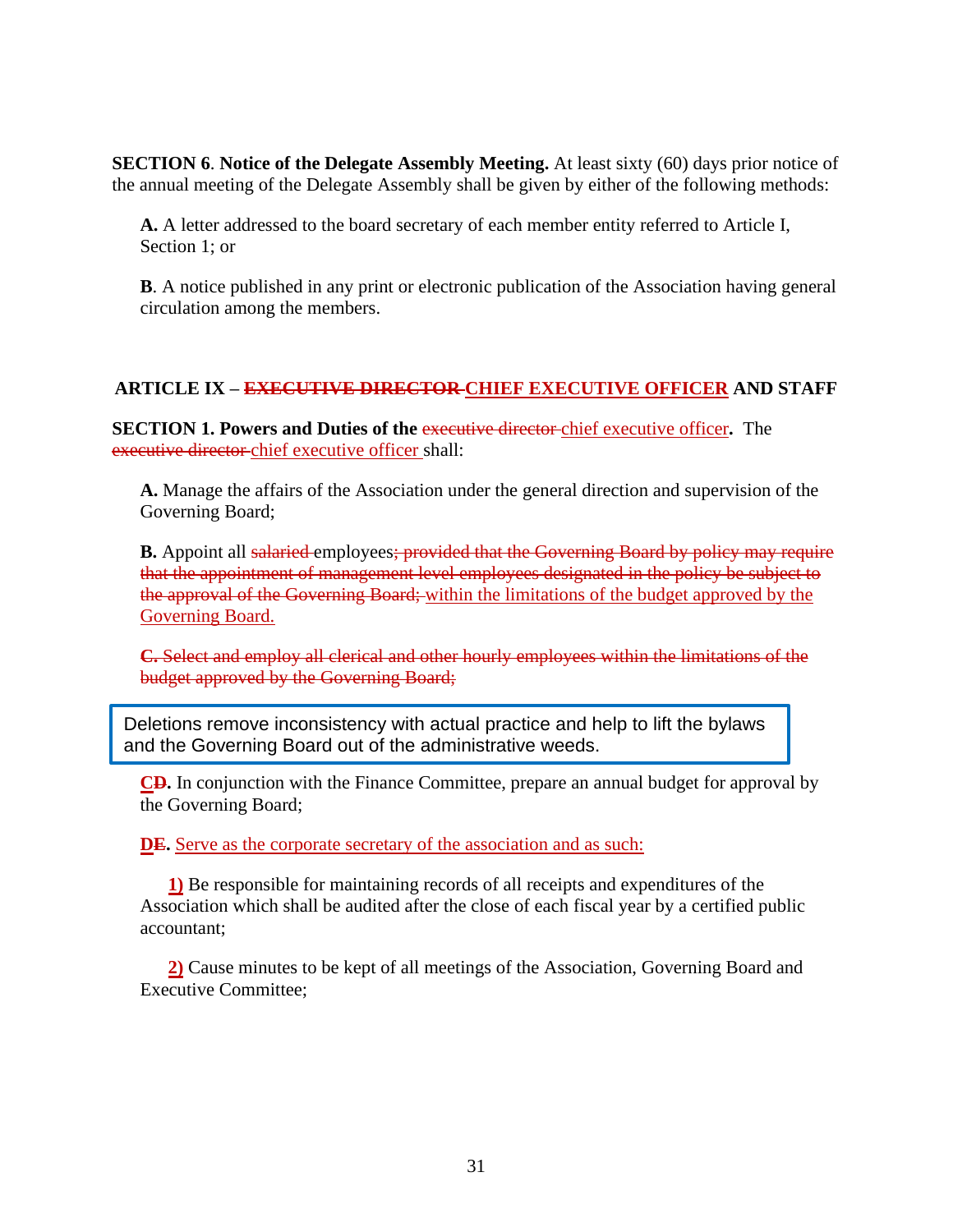**3)** Perform such further functions as may be required by the Nonprofit Corporation Law or that customarily pertain to the office of corporate secretary.

It has become necessary to be more specific that the functions of the CEO include that of corporate secretary, an officer of the Association. Lack of such specificity has created unnecessary administrative complications.

**EG.** Sign all orders on the depository approved by the president or treasurer. In the event of the executive director chief executive officer's unavailability, a designated assistant executive director designee shall act; and

Reference to the president better reflects the actual procedures historically used.

**FH.** Have the responsibilities of a chief executive officer generally to implement the business and programs of the Association in accordance with these bylaws and the policies adopted by the Governing Board.

**SECTION 2. Surety Bond.** The executive director chief executive officer and any assistant executive director designee authorized to sign orders on the depository shall furnish a surety bond in a form and amount satisfactory to the Governing Board and the premium shall be paid by the Association.

Amended to reflect actual titles and improve financial controls consistent with Governing Board policy.

## **ARTICLE X – SPECIAL ASSOCIATION MEETINGS**

**SECTION 1. Special Meetings.** Special meetings of the Delegate Assembly or of members of the Association may be called by the Governing Board. At least twenty (20) days' notice of such special meetings shall be given in the manner provided in Article VIII, Section 6.

#### **SECTION 2. Meeting Procedures.**

**A.** The provisions of Article VIII regarding quorum and qualifications of delegates shall apply to special meetings of the Delegate Assembly. Otherwise, a A quorum of any other special meeting shall consist of a majority of the members enumerated in subsections A and B of Article 1, Section 2 who are actually present at the special meeting when a vote is taken.

**B.** Except as otherwise specified by these bylaws or when a greater majority is required under the applicable parliamentary authority, a majority of those present and voting upon any motion or item of business shall be required for passage.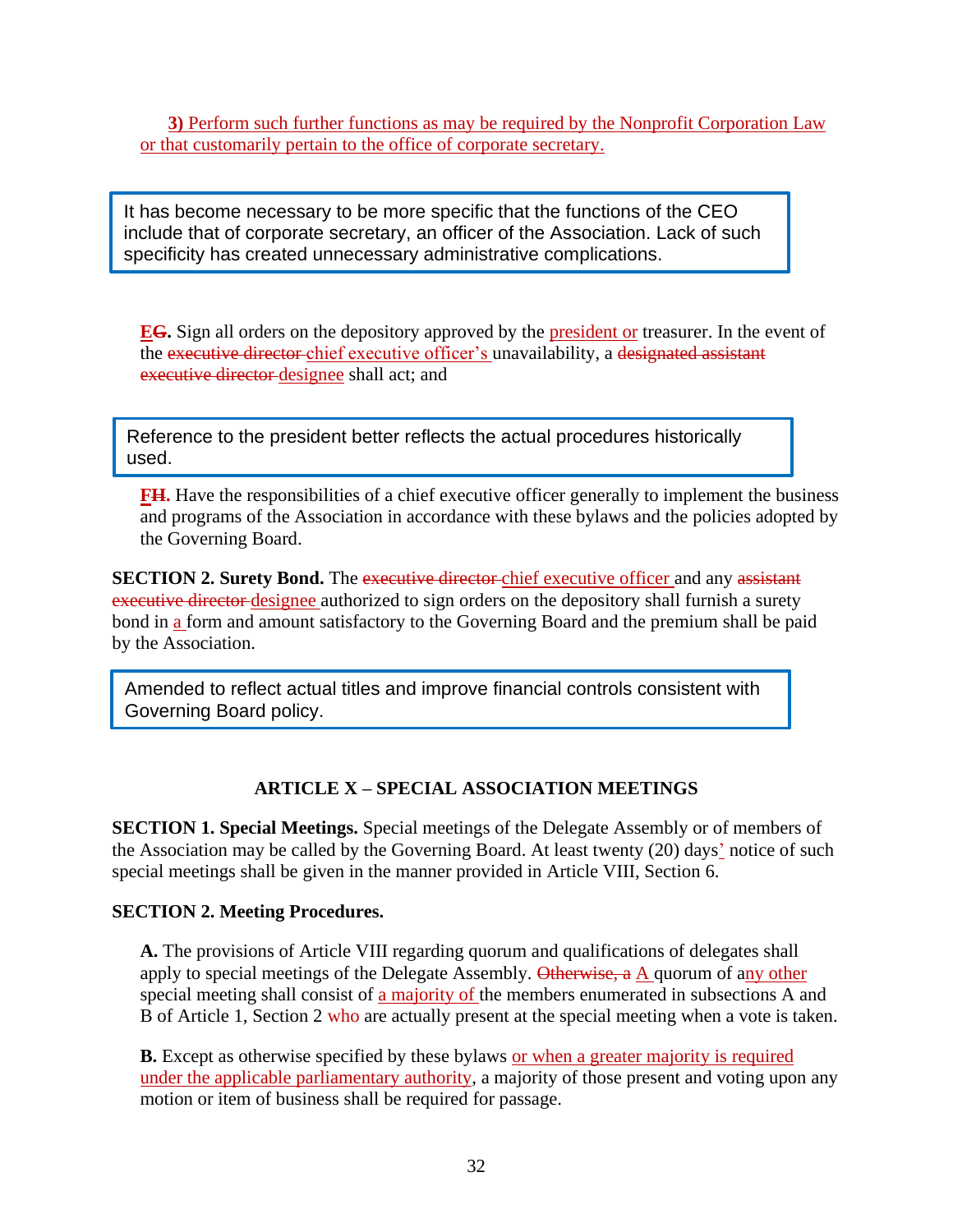**C.** Each person entitled to vote shall not cast more than one vote upon any question. Proxy voting is not permitted.

Wording changes are needed to more clearly distinguish between meetings of the Delegate Assembly and other special meetings. Also clarifies that this provision does not override parliamentary procedure requirements for supermajorities for certain types of motions (close debate, suspend the rules, etc.).

## **ARTICLE XI – MISCELLANEOUS**

## **SECTION 1. Indemnification.**

**A.** The members of the Governing Board constitute the governing body of the Association and shall not be personally liable for money damages for any action taken or any failure to take any action unless:

**1)** The director has breached or failed to perform the duties of his office under Pennsylvania's Non-Profit Corporation Law, 15 Pa.C.S.A. § 5712 (relating to standard of care and justifiable reliance); and

**2)** The breach or failure to perform constitutes self-dealing, willful misconduct or recklessness.

**B.** Any director, officer, employee or agent of the Association who was or is a party or is threatened to be made a party to any pending, threatened or completed action, suit or proceeding, whether civil, criminal or investigative (whether brought by or in the name of the Association or by a third party) by reason of the fact that such person is or was a representative of the Association, or is or was serving at the request of the Association as a representative of another corporation, partnership, joint venture, trust or other enterprise, shall be indemnified by the Association against expenses (including attorneys' fees), judgments, fines and amounts paid in settlement actually and reasonably incurred in connection with such action, suit or proceeding, unless it is determined by a court that the act or failure to act giving rise to the claim for indemnification constitutes willful misconduct or recklessness.

**SECTION 2. Parliamentary Authority.** The most recently revised issue of "Robert's Rules of Order" shall constitute the parliamentary authority for conducting all meetings required or authorized under these bylaws, except when inconsistent with these bylaws or provisions established by the Governing Board, or with rules duly adopted or established in accordance with law or these bylaws.

Added language is needed to clarify that rules adopted by the Delegate Assembly or presiding officer at other meetings also may vary from and take precedence over Roberts Rules.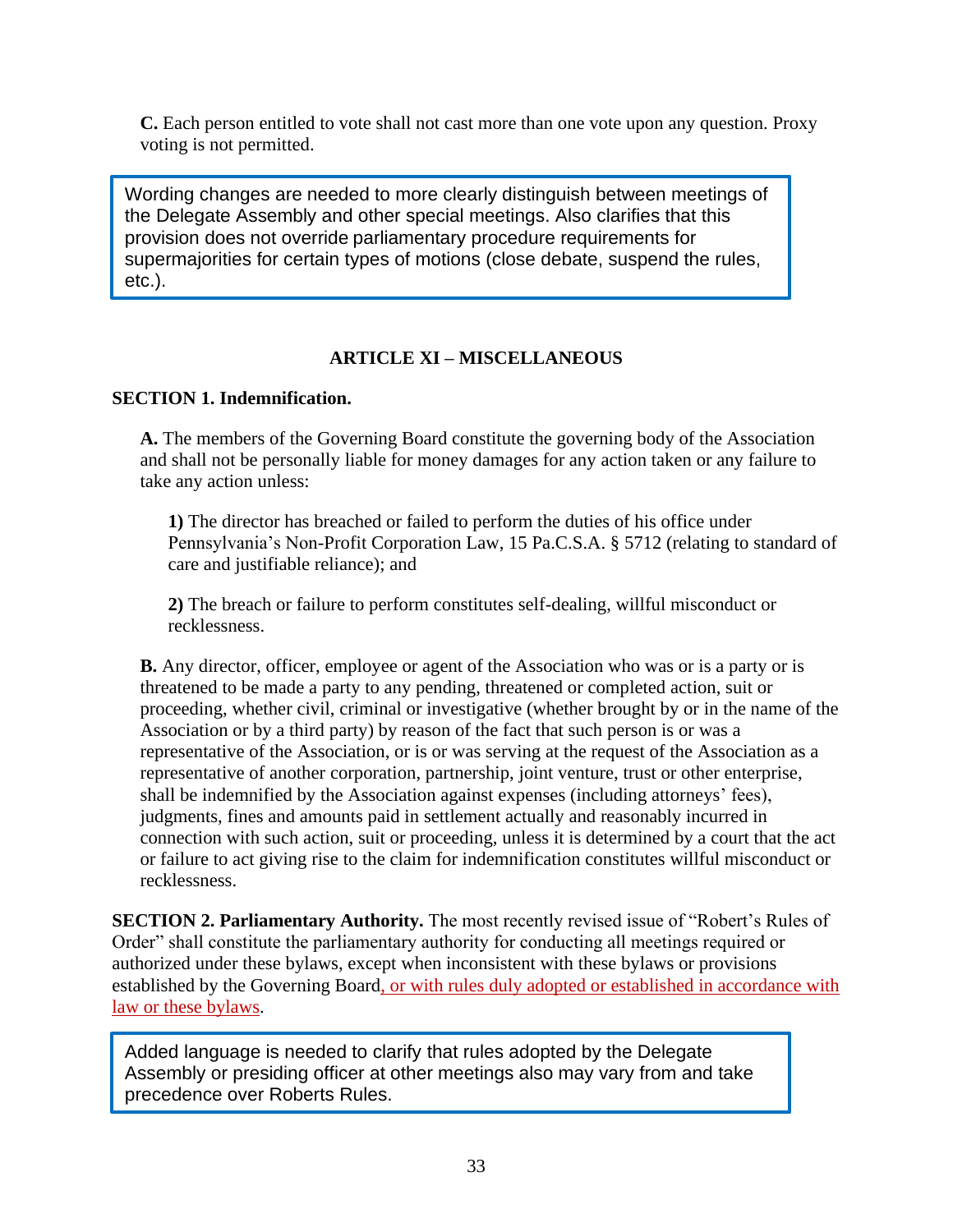**SECTION 3. Electronic Meetings**. Except when a provision of these bylaws specifies otherwise, the Governing Board may permit, by policy or otherwise, any meetings required or authorized under these bylaws to be conducted by conference call, video conference or other electronic means.

**SECTION 4. Matters Required to Be in Writing.** Whenever any provision of these bylaws requires something to be done in writing, said writing can be set forth in a paper document or in electronic mail, and in such other electronic form as may be authorized by the Governing Board.

**SECTION 5. Governing Board Minutes.** The approved minutes of the Association and of the Governing Board shall be published in the official publications of the Association and posted on the Association's website in accordance with rules established by the Governing Board.

**SECTION 6. Official Publications.** The Association shall produce and distribute official publications, both paper and electronic, in which official notices shall be published and circulated to all entity and individual members of the Association.

## **ARTICLE XII – REVISION OF BYLAWS**

**SECTION 1.** Amendments to the bylaws of the Association may be proposed in writing by (1) a member entity whose governing board approved the proposal by an affirmative vote of the majority of all members of the entity's governing board; (2) the Governing Board of the Association; or (3) the Bylaws Committee of the Association. All proposed bylaws changes shall be considered in accordance with the procedure outlined in this article.

**SECTION 2.** Every proposed amendment must be submitted to the Bylaws Committee and cannot be considered by the Governing Board or presented for consideration by the Delegate Assembly unless and until it is submitted to the Bylaws Committee.

**SECTION 3.** All proposed by law amendments shall be submitted in writing, mailed first class and postmarked or marked received at PSBA headquarters prior to May 15 of each year to the chairperson of the Bylaws Committee or to the executive director chief executive officer of the Association for transmittal to such the chairperson of the Bylaws Committee.

**SECTION 4.** The Bylaws Committee, prior to June 30 of each year, shall consider all proposed amendments properly submitted to it together with such amendments as shall have been proposed by the committee upon suggestion of its members and such conforming amendments as the committee determines are needed for consistency and alignment suggested by members of the committee and shall make a report to the Governing Board by July 1. The report shall outline all suggested bylaw amendments together with a recommendation, if any, of the Bylaws Committee.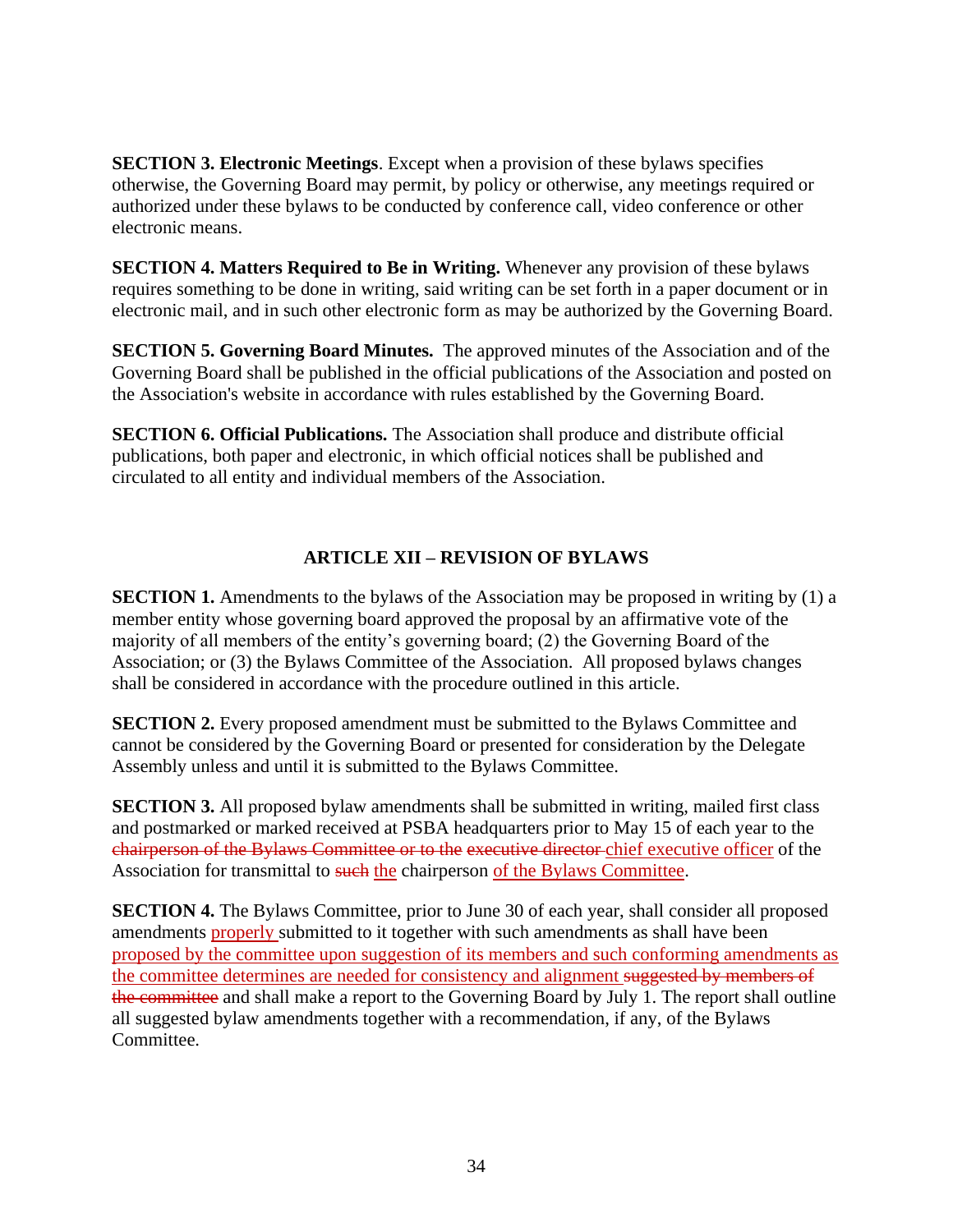This aligns with changes in Article V Section 4 (Bylaws Committee) to eliminate confusing language inconsistent with interpretation that proposals by committee members are subject to the same deadlines as any other proposals, but also to clarify that it is the function of the Bylaws Committee to ensure that meritorious concepts the Committee recommends are properly worded and aligned with other provisions of the bylaws.

**SECTION 5.** Only those proposed amendments approved by two-thirds of all of the members of the Governing Board shall be submitted for consideration by the Delegate Assembly. The Governing Board may approve a proposed bylaw amendment for consideration by the Delegate Assembly even though it was submitted to considered but has not been recommended by the Bylaws Committee. The Governing Board shall also have the power to consider for approval and submission to the Delegate Assembly any bylaw amendment submitted to the Bylaws Committee on which the committee failed or refused to act.

Wording changes better expresses that the Governing Board can forward a proposed amendment for Delegate Assembly consideration only if it was submitted to the Bylaws Committee in due course, whether or not recommended by the committee.

## **SECTION 6.**

**A.** Any proposed bylaw amendment which has been submitted to the Bylaws Committee and approved by two-thirds of the members of the Governing Board in the manner hereinabove provided, shall be published at least thirty (30) days before the annual meeting of the Delegate Assembly in an official publication of the Association designated by the Governing Board to carry official notices and announcements of the Association.

Deletions eliminate redundant wording covered elsewhere in Article XI.

**B.** Any proposed amendment and its supporting rationale submitted to the Bylaws Committee (in accordance with the foregoing) which is not acted upon favorably by the committee or Governing Board shall be published along with the approved amendments, if any; provided, however, that where a proposed amendment and its supporting rationale exceeds an aggregate of 500 words, there shall be submitted with it a summary thereof not exceeding 500 words for publication hereunder if the proposal is rejected.

**SECTION 7.** Those bylaw amendments which have been processed in the manner provided in this article shall be considered at the annual meeting of the Delegate Assembly and shall require for their adoption a two-thirds vote of the delegates present and voting thereon. Unless otherwise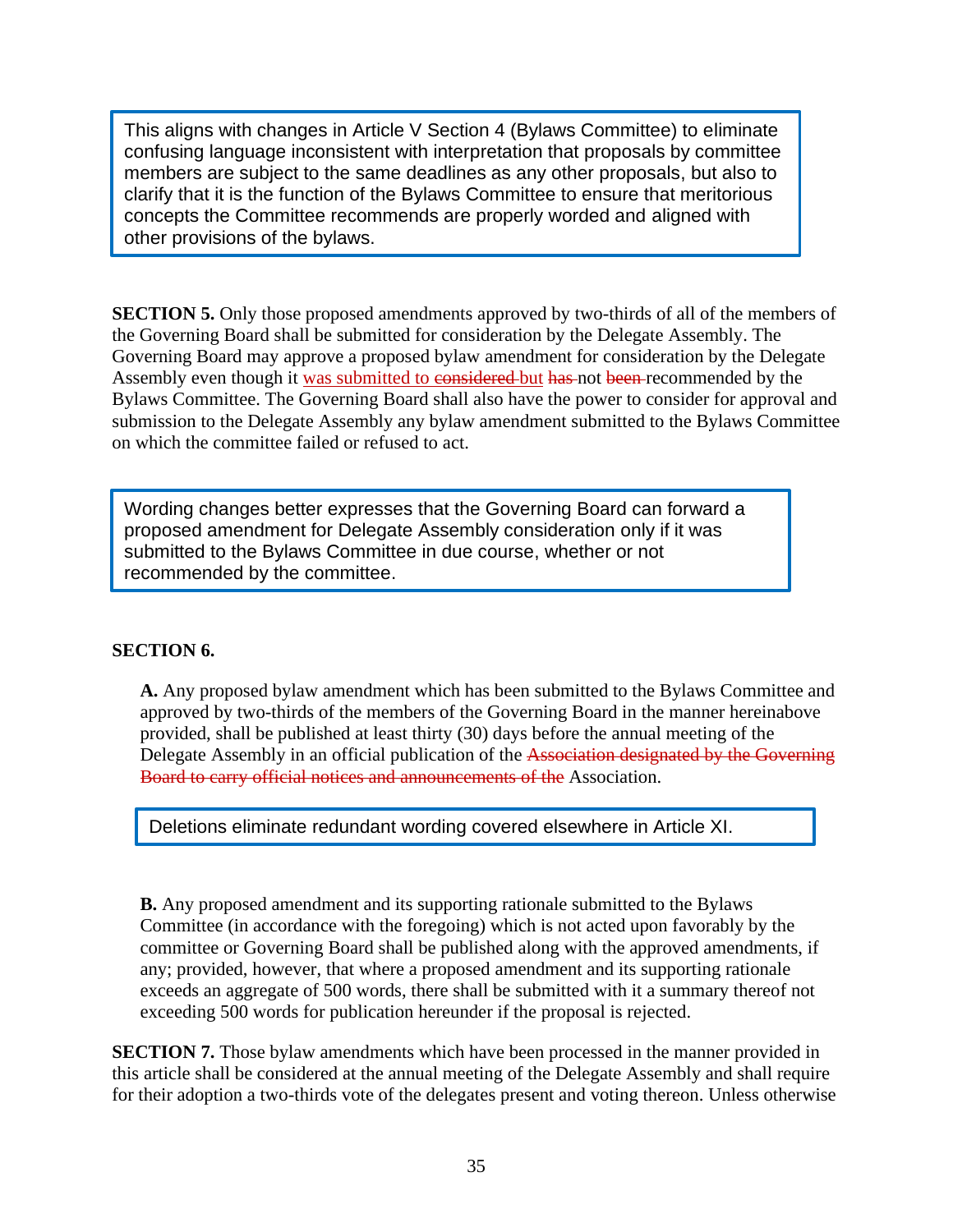provided in the amendment under consideration, any amendment approved hereunder shall be effective upon final approval at the annual meeting of the Delegate Assembly.

## **ARTICLE XIII – PENNSYLVANIA SCHOOL BOARDS ASSOCIATION INSURANCE TRUST**

Notwithstanding any provision herein to the contrary, no member of the Executive Committee or of any other committee, council or other body referenced in these bylaws who is not a director sitting on a Board of School Directors of a public school district and serving on the Governing Board as a result of being such a director may vote on any issue pertaining to the Pennsylvania School Boards Association Insurance Trust ("Insurance Trust"), including the selection of Trustees to serve on the Board of Trustees.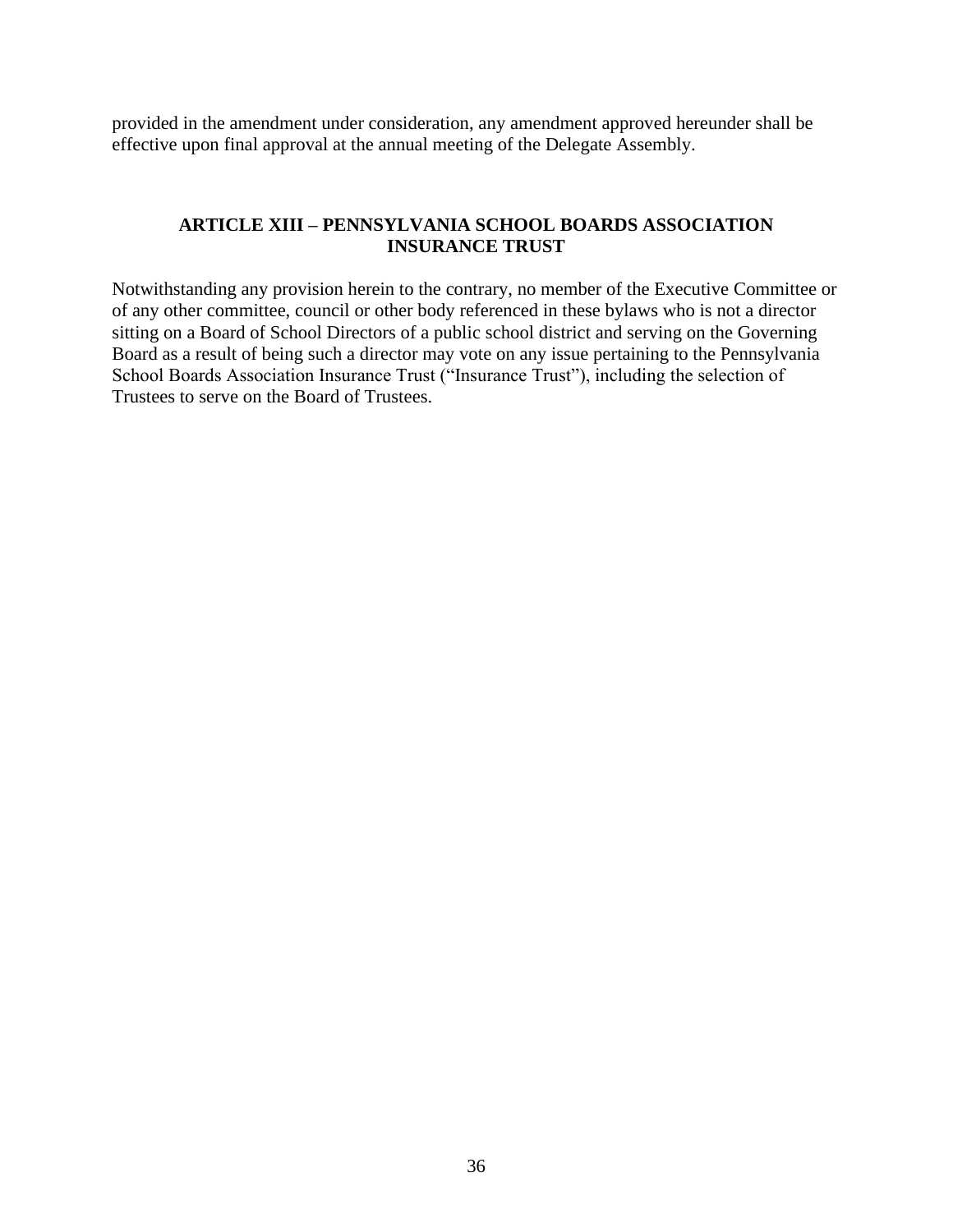# **PROPOSED AMENDMENTS SUBMITTED TO BUT NOT RECOMMENDED BY THE BYLAWS COMMITTEE OR THE GOVERNING BOARD**

## **A. Proposals submitted by the Board of School Directors of the Carbondale Area School District**

**1.** Article 6; Section 3; 8.

Add " Sectional advisors shall appoint PIAA district representatives. In the case of overlapping sections, the Governing Board shall pick from names submitted by sectional advisors."

#### Rationale:

The governing board asks sectional advisors for a recommendation with criteria for choosing PIAA district committee appointments. This amendment would streamline the process at the sectional advisor level, rather than the governing board micromanaging the selection process.

## **2.** Article 6; Section 3; 4.

Add "Sectional advisors shall be provided with a listing of all school board members in their section: including but not limited too name, school, position, phone number, and email each year no later than Feb 1 and updated with any updates throughout the year.

Article 6; Section 3; 5.

Add "Sectional advisors shall be provided with a time to meet with other members of their section at the annual conference, whether in person or online, for the time of at least 30 minutes."

Article 6; Section 3; 6.

Add " Sectional advisors shall be consulted on local meetings prior to being scheduled including date, time, and location."

Article 6; Section 3; 7.

Add " Sectional advisors shall be provided with a list prior to any meeting or conference of the association of section members registered and/or planning to attend in advance and updated as changed"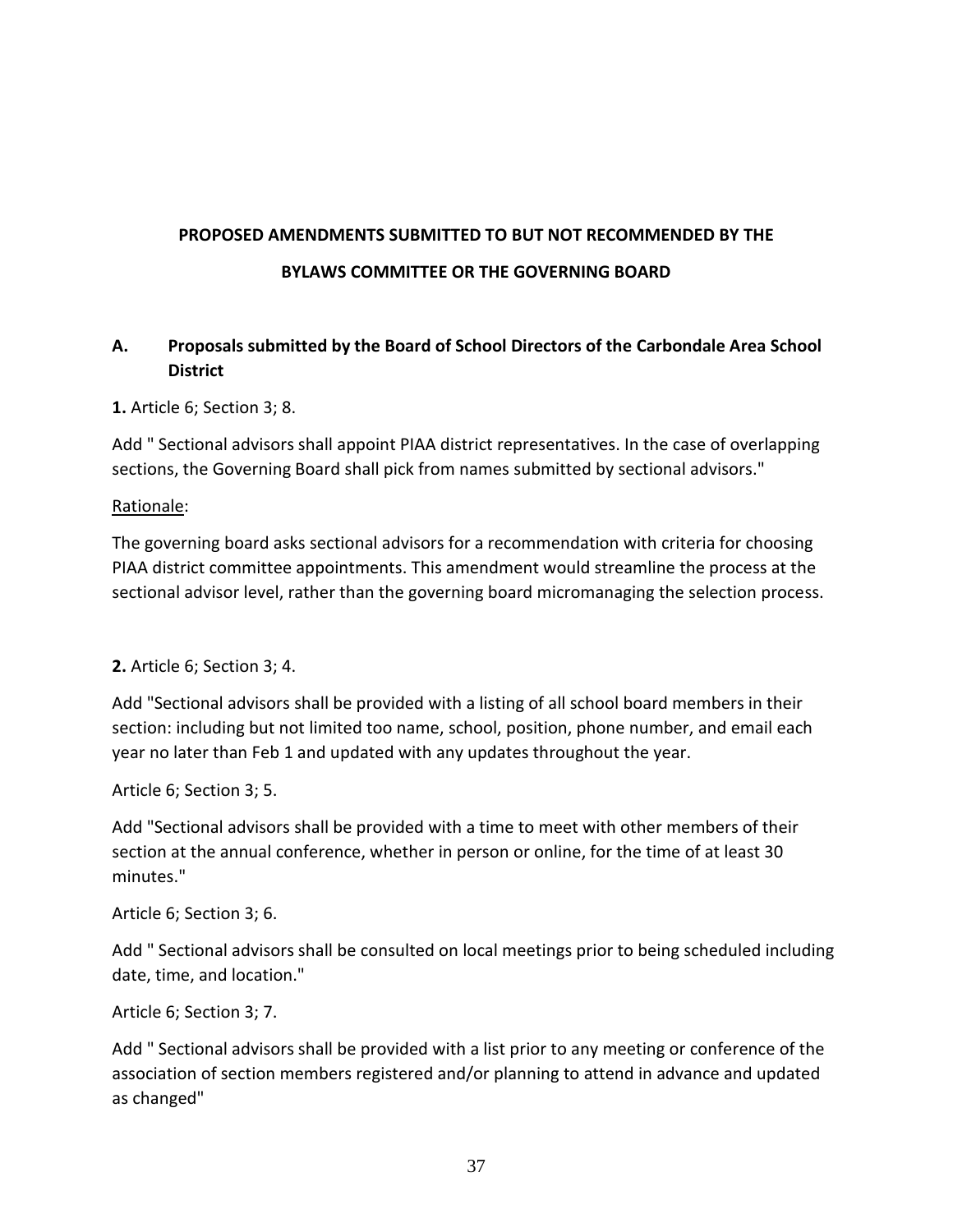## Rationale:

During recent meetings and at annual conference, sectional advisors have been denied pertinent information regarding their section membership. These amendments would create a more cohesive communication method for sectional advisors and members of each section.

## **3.** Article 5; Section 5, A.

Remove "appointed by the president consisting of one member from each section", replace with " appointed by each sectional advisor of one member from each section "

## Article 6; Section 4; 4.

Add "Sectional advisors shall appoint one member from within their section to serve of the bylaws committee."

## Rationale:

Since the newly created sectional advisor role, each sectional advisor would create a more fair and balanced appointment process to the Bylaws committee. The sectional advisors are on the ground in each section and have a connection to the liaisons and board members from within their section.

## **4.** Article 5; Section 5, A.

Remove "appointed by the president consisting of one member from each section", replace with " appointed by each sectional advisor of one member from each section "

## Article 6; Section 4; 4.

Add "Sectional advisors shall appoint one member from within their section to serve of the bylaws committee."

## Rationale:

Since the newly created sectional advisor role, each sectional advisor would create a more fair and balanced appointment process to the Bylaws committee. The sectional advisors are on the ground in each section and have a connection to the liaisons and board members from within their section.

**NOTE:** The Bylaws Committee thanked the Carbondale Board for its suggestions and engagement, and provided the following explanation about why its proposals were not recommended as proposed: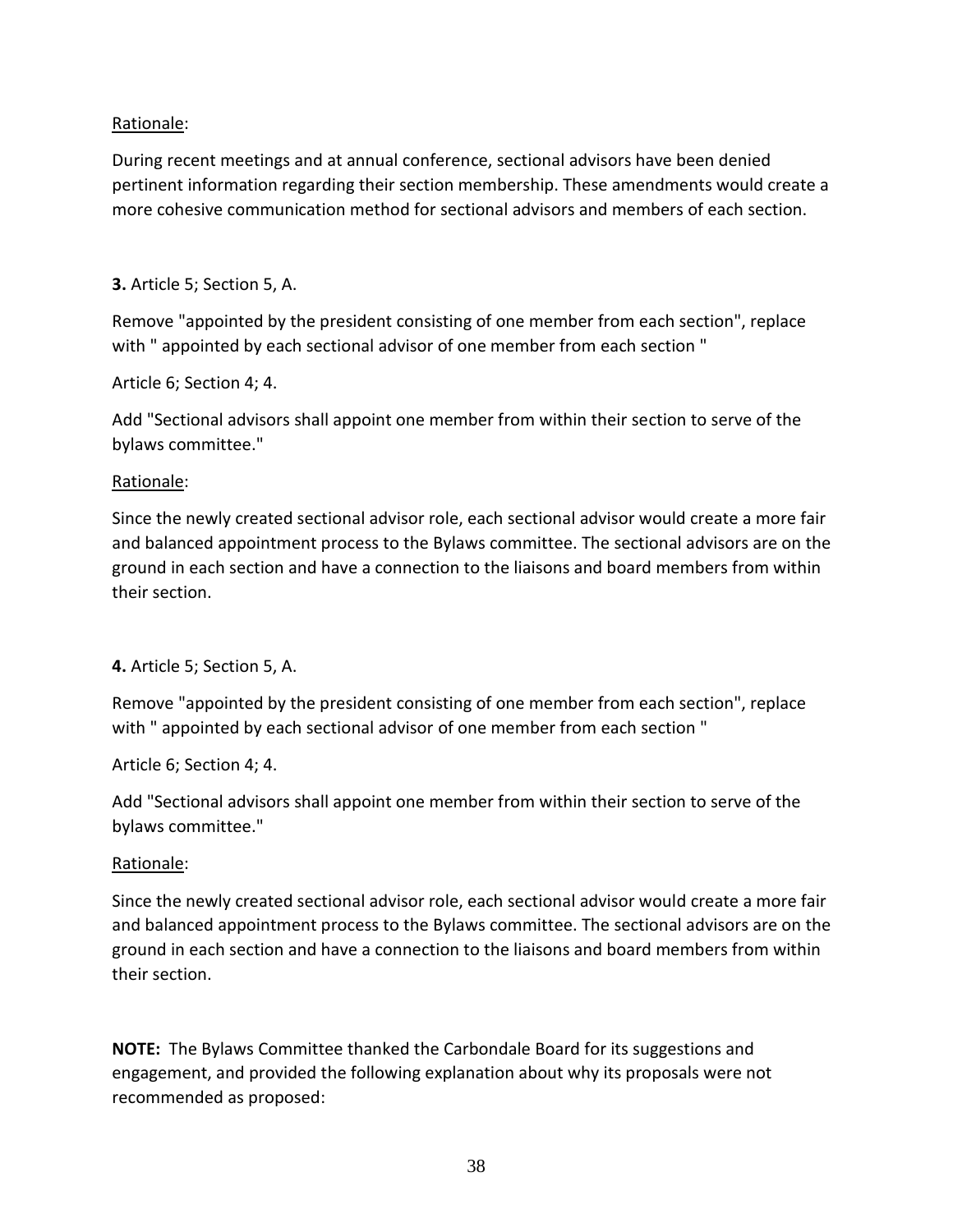After a comprehensive discussion, the Bylaws Committee decided not to recommend that your proposals be included in the amendments presented by the Governing Board for approval of the PSBA Delegate Assembly. The primary concerns of the Committee were:

- The bylaws of the Pennsylvania Interscholastic Athletic Association dictate that the Governing Board of PSBA appoint school board representatives to PIAA district committees. PSBA cannot alter that by amendment to its own bylaws.
- The membership contact information collected and maintained by the association is regarded as confidential information that we take measures to safeguard. PSBA takes pride in the fact that our members trust us with the data that is provided, and we implement policies and procedures that protect this information from further disclosure. In addition, mechanisms already are in place that give Sectional Advisors the ability to easily communicate with PSBA members in their sections, without compromising any school director's privacy.
- Details of how the annual conference of the association is conducted and schedule are at an administrative level not appropriate for the association's Bylaws. As we hope you have appreciated in the past, every year the association tries new ideas and approaches to enhance the value and engagement level of the annual conference. And as this year illustrates, maintaining flexibility to adjust to circumstances is critical.

## **B. Proposal submitted by the Board of Public Education of the School District of Pittsburgh**

**1.** Proposed addition to Article I (Membership), Section 2 (Individual Membership), paragraph C.2:

Serve on committees when appointed to do so; and be receptive to members volunteering to be on committee.

**2.** Proposed general update: Throughout the bylaws document are dates from previous history. Update, where appropriate, the current year 2020.

**NOTE:** The Bylaws Committee thanked the Pittsburgh Board for its suggestions and engagement, and provided the following explanation about why its proposals were not recommended as proposed:

After a comprehensive discussion of your School Board's first proposal, the Bylaws Committee concluded that details of how members are recruited for service on PSBA Governing Board committees are best left to policies and guidelines, rather than